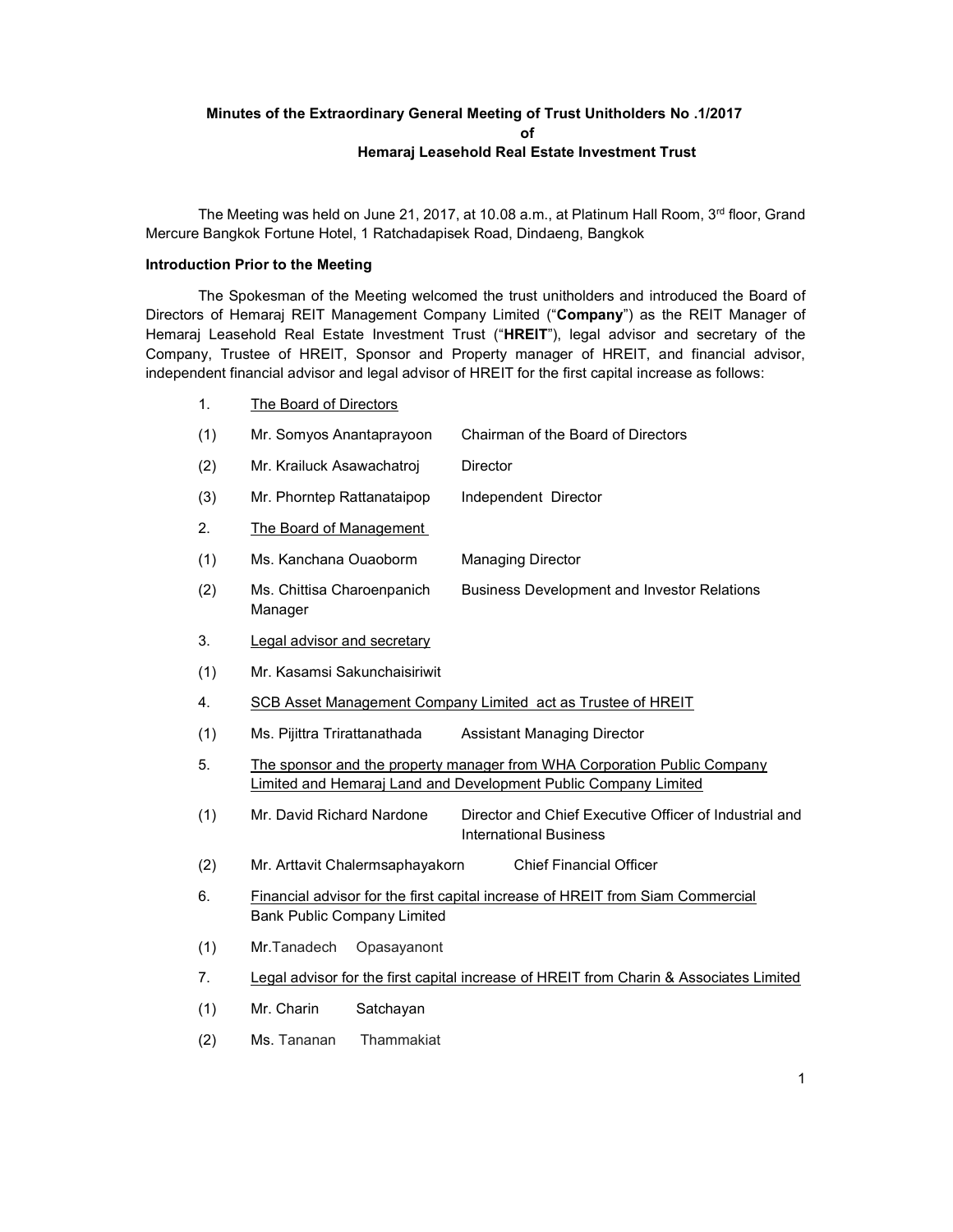- 8. Independent financial advisor from Baker Tilly Corporate Advisory Services (Thailand) Limited.
- (1) Ms. Krongkarn Noppawan

After the introductions, the Spokesman asked Mr. Somyos Anantaprayoon, the Chairman, to declare the meeting opened.

Mr. Somyos Anantaprayoon, Chairman of the Board of Directors, greeted and welcomed the trust unitholders, and asked Mr. Kasamsi Sakunchaisiriwit, secretary of the Meeting, to explain the Meeting procedures and method of vote calculation for this Meeting as follows:

- (a) Due to a great number of the trust unitholders attending the Meeting and in order to facilitate the vote counting, the trust unitholders who disapprove or abstain votes are asked to please raise their hands in order for the officers to collect the ballots for vote calculation of each agenda.
- (b) The trust unitholders who approve shall not raise their hands nor give their ballots to the officer. The trust unitholders are asked to please return the ballots after the meeting adjourned.
- (c) As for the vote calculation, a trust unitholder shall have one vote per one unit whereby the Company will deduct disapproval and abstention votes from total votes of the trust unitholders attending the Meeting. The residual shall be deemed as approval votes of each agenda.
- (d) In the case where none of the trust unitholder disapproves or abstains their votes for any agenda, it shall be considered that the Meeting is resolved with a unanimous vote.

 Mr. Kasamsi Sakunchaisiriwit, secretary of the Meeting, asked the Meeting if there were any questions. The trust unitholders asked the following questions:

 Trust unitholder asked that how can we know that the trust unitholder who approves is present at the Meeting. Mr. Kasamsi clarified that trust unitholder who attended the Meeting shall register and revived the ballots. Trust unitholder further asked that how can we know that the trust unitholder is present while voting. Mr. Kasamsi further clarified that if the trust unitholder attended the Meeting, it shall be deemed that he is present at the Meeting. It is the right of each trust unitholder to be present while voting for each agenda.

 None of the trust unitholder objected or disapproved the aforesaid meeting procedures and method of vote calculation; Mr. Kasamsi deemed that the Meeting agreed with such meeting procedures and method of vote calculation.

# Meeting started

The Chairman declared to the Meeting that there were total of 95 trust unitholders attending the Meeting in person and by proxy, holding a total number of 190,090,927 units, representing 33.3868 percent of the total issued and sold trust units which are 569,360,000 units, thereby constituting a quorum. The Chairman therefore declared the Meeting opened in order to consider and approve the agenda as follows: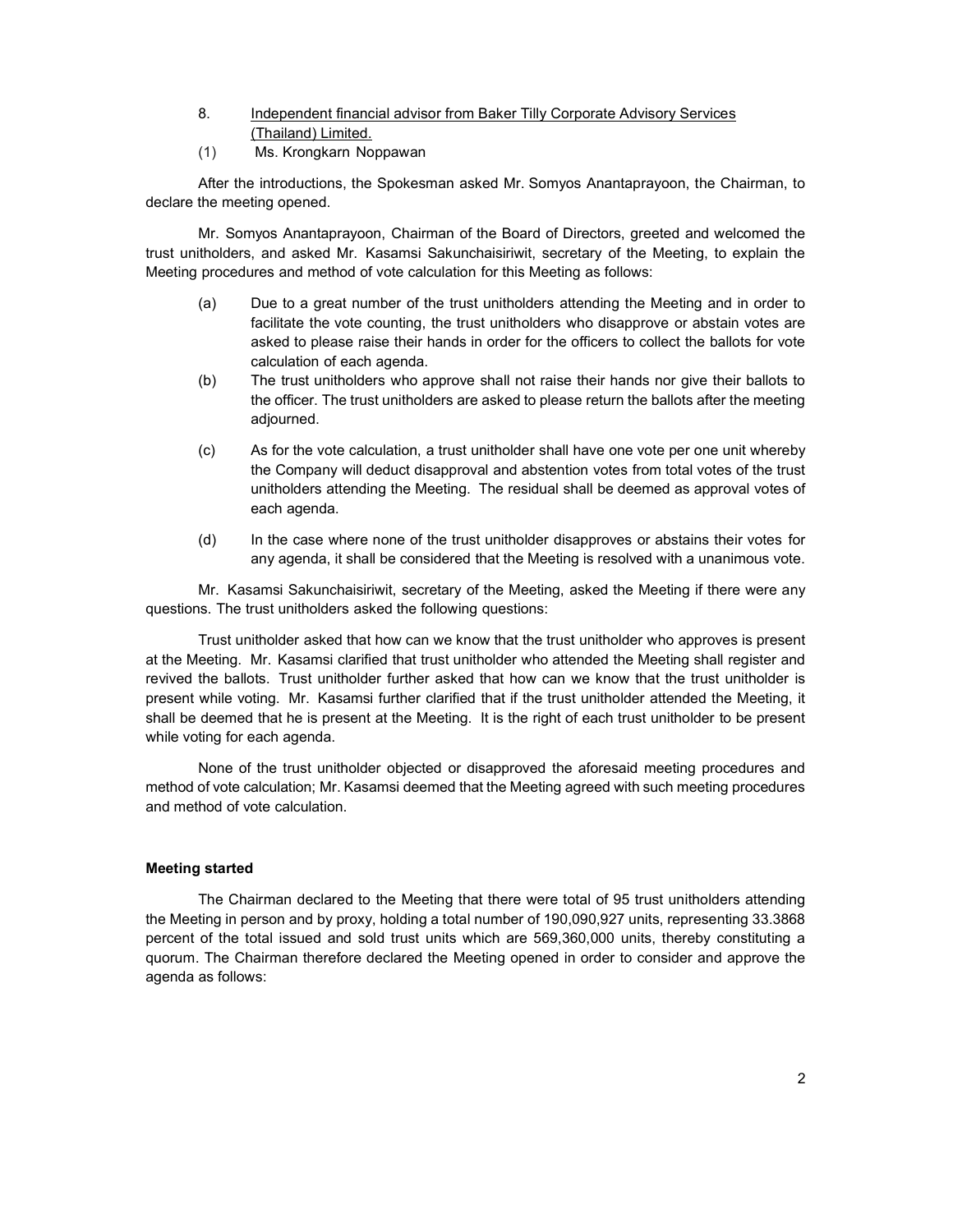## Agenda 1 To consider and certify the minutes of the 2017 Annual General Meeting of the Trust Unitholders

The Chairman asked the Meeting to consider and adopt the minutes of the Annual General Meeting of Trust Unitholdersfor the year 2017 which was held on April 24, 2017, whereby a copy of such minutes of the meeting was publicized on the Company's website and distributed to the trust unitholders as Enclosure 1 to the invitation letter.

The Chairman asked the Meeting if there were any questions. The trust unitholders asked the following questions:

(1) Mr. Supoj Pongkidakarn, a unitholder attending the meeting in person, would like to correct his surname in the minutes of the Annual General Meeting of Trust Unitholders for the year 2017 of HREIT from "พงษ์กดิาการ" to "พงศ์กิดาการ". He also asked about the source of fund that HREIT would use to make the payment to the unitholders as announced at the rate of 7. 75 percent as based on the operating result of year 2016 with 41 working days, HREIT only made the profit of 6. 94 percent which make the unitholders unable to get the return at the expected yield announced.

Ms. Kanchana acknowledged the correction of the correction of trust unitholders surname and further clarified that the operating result of the  $4<sup>th</sup>$  quarter was the operating result for only 41 days; therefore, HREIT considered that the dividend for the 1<sup>st</sup> quarter of 2017 and 4<sup>th</sup> quarter of 2016 should be paid altogether which was announced at the rate of Baht 0.2647 per unit. By calculating from the price per unit trust at Baht 10, the dividend paid would be equal to approximately 7 percent. For the estimate of 7. 75 percent as mentioned by Mr. Supoj, the Company would like to reiterate that such number was only an estimate. The dividend of HREIT would be based on the performance is consist of revenue and expenses of HREIT, which the Company expected that the dividend for  $2<sup>nd</sup>$  and  $4<sup>th</sup>$  quarter of this year would be paid normally.

Mr. Supoj further asked that based on the working days of 130 days, the return should be around Baht 0.2647, equal to approximately 7.375 percent which still does not reach 7.75 percent as mentioned by Mr. Somyos in Money Channel program.

Mr. Somyos further explained that, in principle, the Company has the duty to manage HREIT so that the operating result would be as close as possible to the projection while the return mentioned in Money Channel program was only an estimate. In this regard, the Company would try its best to manage HREIT, while Hemaraj Land and Development Public Company Limited ("Hemaraj") had agreed to provide income compensation for rent and service fee for vacant area the period of 3 years and the Company frequently had conference with the Property Manager to make sure that the operating result would be as expected.

(2) Mr. Pongsakorn Poonpichetdham, a proxy of Ms. Supara Jiemmaniskul, Mrs. Amornthip Jiemmaniskul, Mrs. Jaruwan Jiempittayanuwat and Mr. Anek Jiempittayanuwat asked the REIT Manager about the latest occupancy rate and the possibility to increase the occupancy rate to 100 percent notwithstanding the income compensation from Hemaraj and the capital increase to increase such average rate.

Ms. Kanchana explained that the occupancy rate of HREIT as of the 1<sup>st</sup> quarter (not including the income compensation from Hemaraj) was approximately 80 percent. In this regard, the Company had coordinated with the Property Manager to plan the policy on marketing strategy in order to raise the occupancy rate of HREIT. In addition, the Company had compared the occupancy rate of other funds, REITs and other companies which invested in the same type of real properties in 2016, and had conducted market research on the occupancy rate of ready-built factories which was approximately 70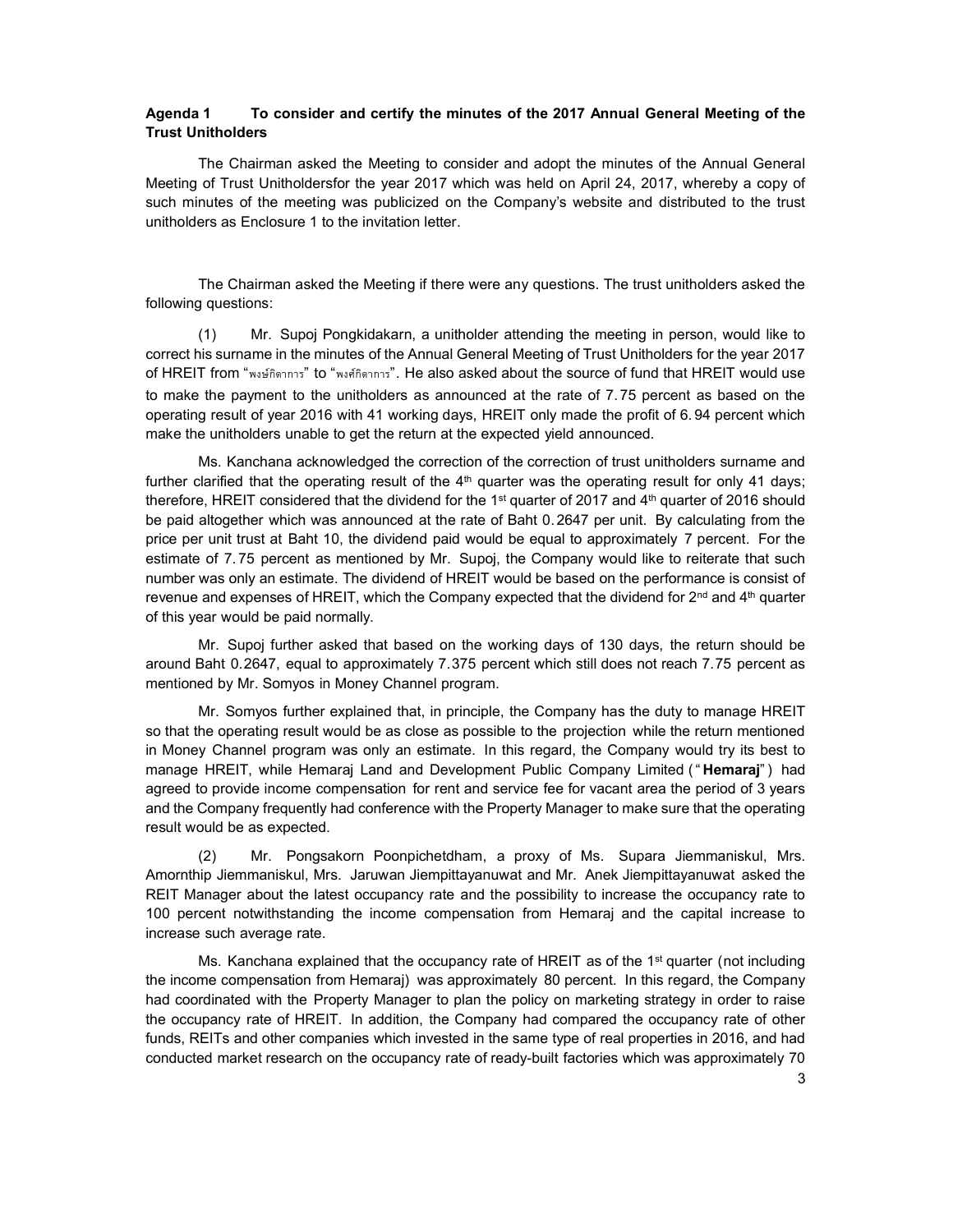percent in Chonburi and Rayong, and the occupancy rate of the warehouses which was approximately 80 percent. The combination of the occupancy rate of both types of buildings was still less than 80 percent compared to the occupancy rate of HREIT at 80 percent. Therefore, by comparison, the operating result of HREIT was still better than the overall market condition. Nevertheless, the Company and the Property Manager were not rest assured and had planned the marketing strategy to enhance the occupancy rate as well as the operating result of HREIT. In any case, the implementation of such plan may take times to enhance the occupancy rate and make it stable as the market condition on supply as of the meeting date was quite competitive. The overall gross domestic product (GDP) was at 2.9 percent for year 2015 and 3.2 percent for year 2016 and should be increased to approximately 3.5 percent this year as forecasted by the Bank of Thailand which the Company viewed that the GDP was growing gradually and the investment by private sector should be in the same direction and expected that such factors would increase the occupancy rate of HREIT to a certain extent. The Company also discussed with Hemaraj, as the asset owner in order to enhance the operating result of HREIT and that the capital increase would be one method to help HREIT to gain more revenue as well as occupancy rate which would result in the better operating result.

None of the trust unitholders raised any further questions, therefore the Chairman asked the trust unitholders to cast their votes on this Agenda.

#### Meeting's resolution

 The Meeting considered and casted their votes to adopt the minutes of the Annual General Meeting of shareholders for the year 2017, which was held on April 24, 2017, as proposed by the Chairman in all aspects with the following votes.

| $\sim 100$       | Approved    | 219,079,104 votes equivalent to 95,6630% |                             |  |
|------------------|-------------|------------------------------------------|-----------------------------|--|
| $\sim$ 100 $\mu$ | Disapproved | 2.220.000                                | vote equivalent to 0.9694%  |  |
| $\sim 100$       | Abstained   | 7.712.308                                | votes equivalent to 3.3677% |  |

of the total votes of the trust unitholders attending the Meeting and being entitled to vote.

## Agenda 2 To consider and approve the investment in the Additional Investment Assets of HREIT in the first capital increase

The Chairman delegated Ms. Kanchana Ouaoborm, the Managing Director to present the details of this agenda to the Meeting.

Ms. Kanchana reported to the Meeting that the Company considered and deemed it appropriate to propose to the trust unitholders to consider and approve the investment in additional immovable assets of HREIT by leasing lands with factory buildings, warehouses, distribution centers, offices and other buildings located on such lands, including its component part for 30 years from the commencement date of the lease period and right to extend the lease for another 30 years, and purchasing any related movable properties used for the business operation within the leased properties (the "Additional Investment Assets") in 5 projects from 3 companies (the "Company Asset's Owner) as follows: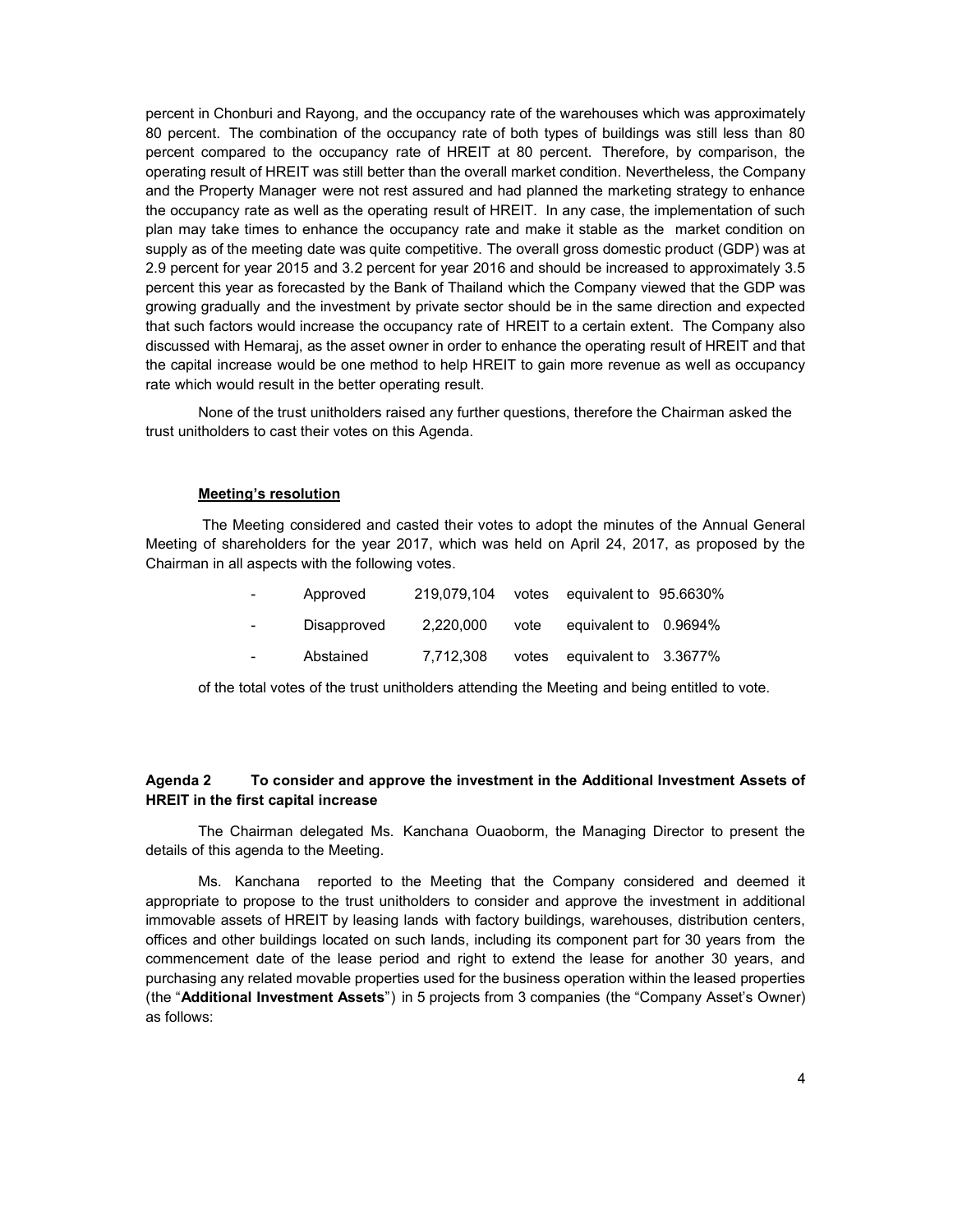- (1) Eastern Seaboard Industrial Estate Co., Ltd. (For Eastern Seaboard Industrial Estate (Rayong) (ESIE))
- (2) Hemaraj Eastern Seaboard Industrial Estate Co., Ltd. (For Hemaraj Eastern Seaboard Industrial Estate (HESIE))
- (3) SME Factory Co. , Ltd. ( For Hemaraj Saraburi Industrial Land ( HSIL) , Hemaraj Chonburi Industrial Estate (HCIE), and Hemaraj Logistics Park 4 (HLP4))

The details are as set out below:

Details of Additional Investment Assets Leasehold right of lands and factory buildings and leasehold right of lands and warehouses as follows:

- 1. Leasehold right of lands and factory buildings as follows:
	- 1.1. Detached building factory with an area of approximately 37-1-15.416 rai, a building area of approximately 30,056 square meters, and a usable leased rooftop area of approximately 16,368 square meters.
	- 1.2. Attached building factory with an area of approximately 9-2-52 rai, a building area of approximately 17,496 square meters, and a usable leased rooftop area of approximately 9,245 square meters.

Leasehold right of lands and factory buildings has the total area of approximately 46-3-67.416 rai, a factory building area of approximately 47,552 square meters, and a usable leased rooftop area of approximately 25,613 square meters.

2. Leasehold right of lands and warehouses with an area of approximately 4- 1- 78. 5 rai, a building area of approximately 7,579 square meters, and a usable leased roof area of approximately 4,268 square meters.

| Type of<br>assets                            |                                                                                                                                                     | Detached Building factory                                           | <b>Attached Building factory</b> |                                                                          |                  | warehouse                                                           |  |
|----------------------------------------------|-----------------------------------------------------------------------------------------------------------------------------------------------------|---------------------------------------------------------------------|----------------------------------|--------------------------------------------------------------------------|------------------|---------------------------------------------------------------------|--|
| Nature of the<br>REIT's asset<br>acquisition | Leasehold right of lands and factory for 30 years from the commencement date of lease period and<br>right to extend the lease for another 30 years. |                                                                     |                                  |                                                                          |                  |                                                                     |  |
| (overview)                                   | Lands                                                                                                                                               | Total area of<br>approximately<br>37-1-15.416 rai                   | Lands                            | Total area of<br>approximately<br>9-2-52 rai                             | Lands            | Total area of<br>approximately<br>4-1-78.5 rai                      |  |
|                                              | <b>Buildings</b>                                                                                                                                    | 7 Units- Total<br>building Area of<br>approximately<br>30,056 Sq.m. | <b>Buildings</b>                 | 12 Units -<br>Total building<br>Area of<br>approximately<br>17,496 Sq.m. | <b>Buildings</b> | 2 Units - Total<br>building Area of<br>approximately<br>7,579 Sq.m. |  |
| Nature of the                                | Hemaraj                                                                                                                                             | 3 Units- Total                                                      | Eastern                          | 5 Units - Total                                                          | Hemaraj          | 2 Units - Total                                                     |  |
| REIT's asset                                 | Eastern                                                                                                                                             | building Area of                                                    | Seaboard                         | building Area of                                                         | Logistics        | building Area of                                                    |  |

General information of the Additional Investment Assets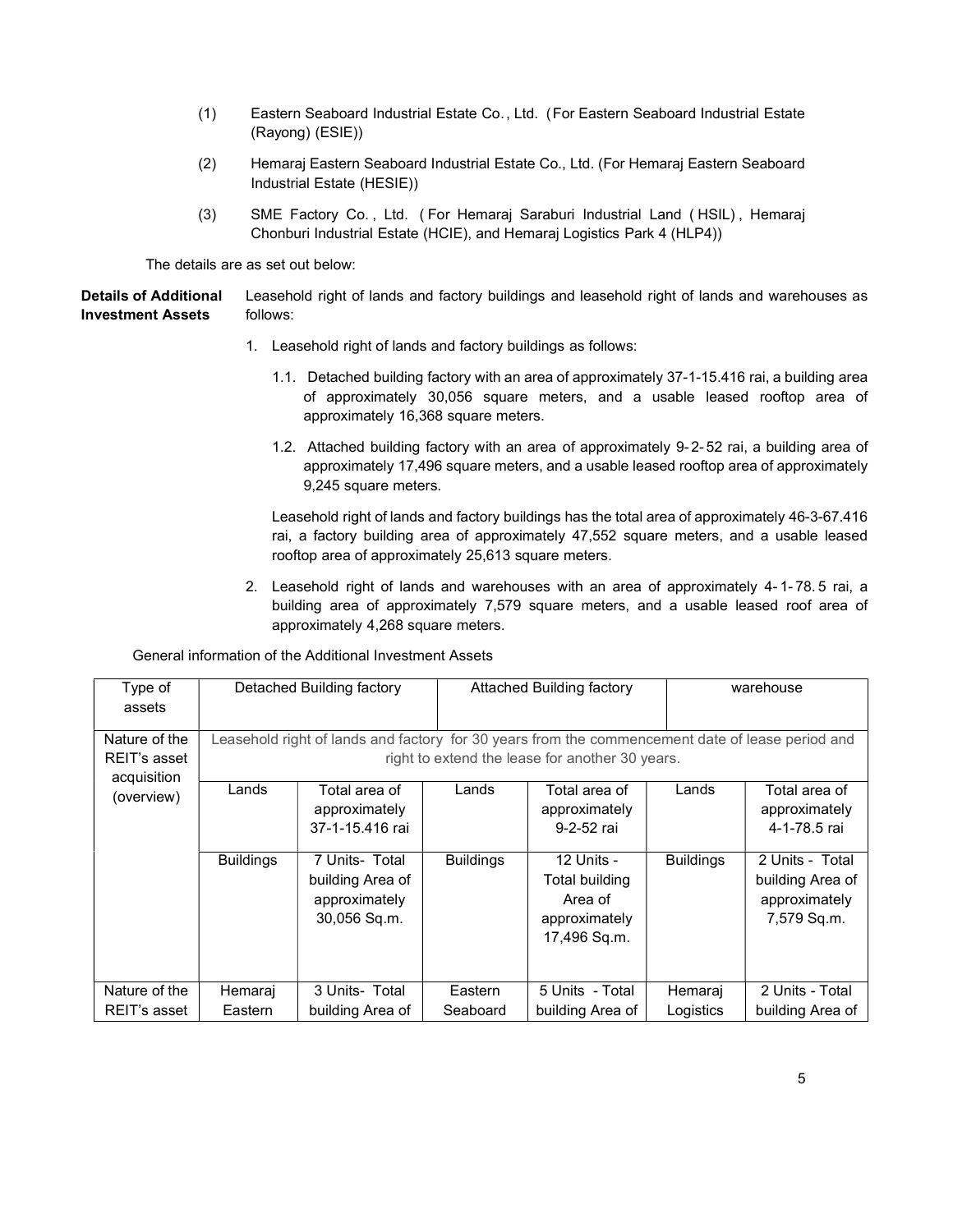| acquisition | Seaboard           | approximately    | Industrial       | approximately    | Park 4 (HLP | approximately    |
|-------------|--------------------|------------------|------------------|------------------|-------------|------------------|
| (overview)  | Industrial         | 17,632 Sq.m.     | Estate           | 9,828 Sq.m.      | 4)          | 7,579 Sq.m       |
|             | Estate             | Occupancy Rate   | (Rayong)         | Occupancy        |             | Occupancy        |
|             | (HESIE)            | of 100%          | (ESIE)           | Rate of 100%     |             | Rate of 100%     |
|             |                    | Approximately    |                  | Approximately    |             | Approximately    |
|             |                    | 9,859 Sq.m. of   |                  | 5,249 Sq.m. of   |             | 4,268 Sq.m. of   |
|             |                    | usable roof area |                  | usable roof      |             | usable roof area |
|             |                    |                  |                  | area             |             |                  |
|             | Eastern            | 2 Units- Total   | Hemaraj          | Units- Total     |             |                  |
|             | Seaboard           | building Area of | Saraburi         | building Area of |             |                  |
|             | Industrial         | approximately    | Industrial       | approximately    |             |                  |
|             | Estate             | 5,944 Sq.m.      | Land (HSIL)      | 5,616 Sq.m.      |             |                  |
|             | (Rayong)<br>(ESIE) | Occupancy Rate   |                  | Occupancy        |             |                  |
|             |                    | of 100%          |                  | Rate of 100%     |             |                  |
|             |                    | Approximately    |                  | Approximately    |             |                  |
|             |                    | 3,053 Sq.m. of   |                  | 2,938 Sq.m. of   |             |                  |
|             |                    | usable roof area |                  | usable roof      |             |                  |
|             |                    |                  |                  | area             |             |                  |
|             | Hemaraj            | 2 Units- Total   | Hemaraj          | 2 Units- Total   |             |                  |
|             | Saraburi           | building Area of | Chonburi         | building Area of |             |                  |
|             | Industrial         | approximately    | Industrial       | approximately    |             |                  |
|             | Land (HSIL)        | 6,480 Sq.m.      | Estate<br>(HCIE) | 2,052 Sq.m.      |             |                  |
|             |                    | Occupancy Rate   |                  | Occupancy        |             |                  |
|             |                    | of 100%          |                  | Rate of 100%     |             |                  |
|             |                    | Approximately    |                  | Approximately    |             |                  |
|             |                    | 3,456 Sq.m. of   |                  | 1,058 Sq.m. of   |             |                  |
|             |                    | usable roof area |                  | usable roof      |             |                  |
|             |                    |                  |                  | area             |             |                  |
| Average age |                    | 5.43 years       |                  | 3.55 years       | 3.71 years  |                  |
| of building |                    |                  |                  |                  |             |                  |
| Average age |                    |                  |                  | 4.19 years       |             |                  |
| of total    |                    |                  |                  |                  |             |                  |
| buildings   |                    |                  |                  |                  |             |                  |

The details of area of the Additional Investment Assets are summarized as follows:

The total area as specified in the 51-1-45.916 rai land title deed (the portion to be invested in by HREIT)

Total leasable building area of the 55,131 square meters portion to be invested in by HREIT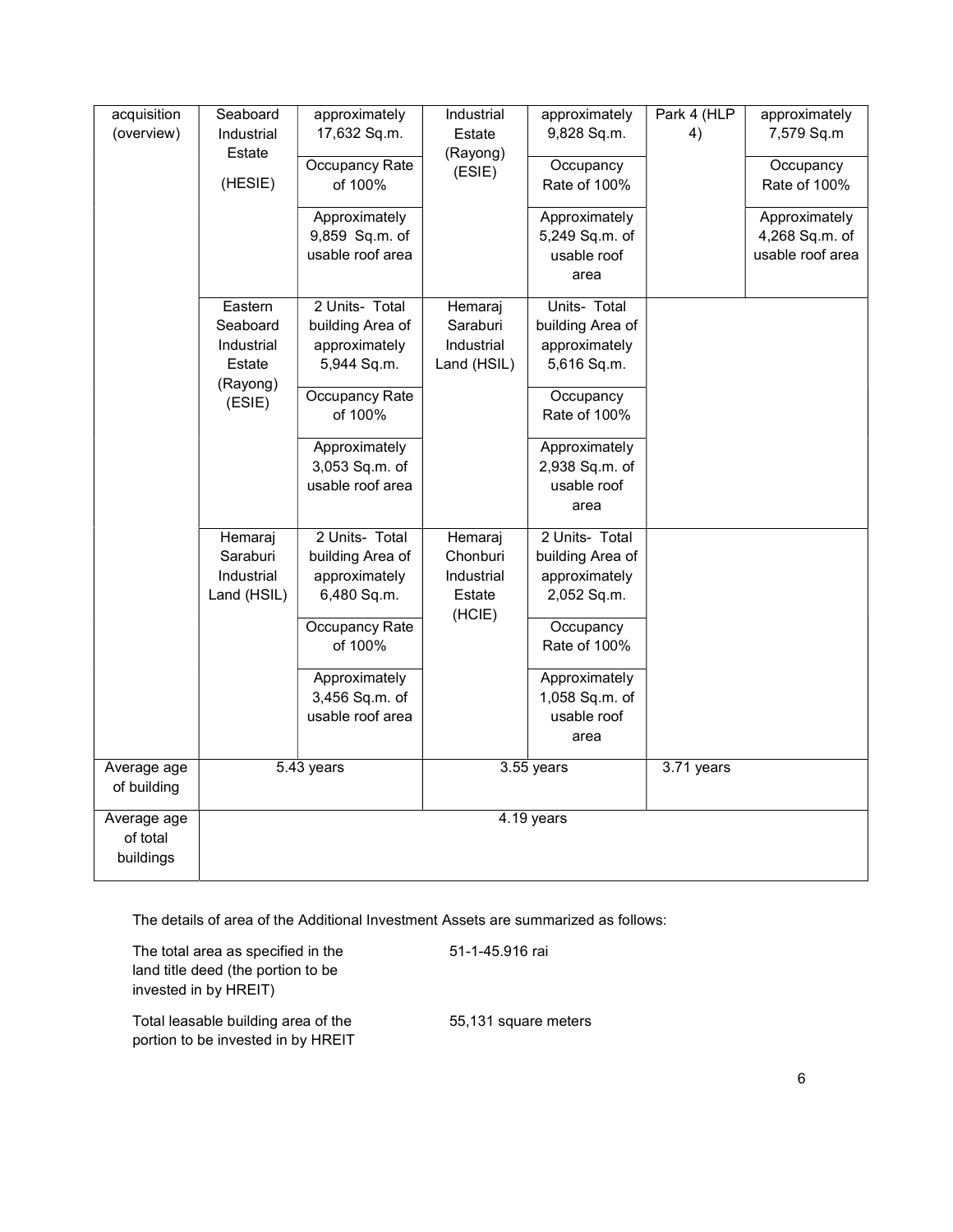Total leasable rooftop area of the 29,881 square meters portion to be invested in by HREIT

### Remark:

In the investment in Additional Investment Assets, HREIT will make an investment by entering into related agreements as follows:

- 1. Assets lease agreement (lands, buildings and fixtures) and
- 2. Assets sale and purchase agreement
- 3. Assets mortgage agreement (whereby HREIT is a pledgee to the Asset Owners' Companies)
- 4. Other related agreements, including property manager appointment agreement, undertaking agreement, rooftop area sublease agreement, etc.

As for the price of assets in which HREIT will additionally invest, the Company engaged 2 independent appraisers which are 15 Business Advisory Limited and TAP Valuation Co., Ltd. Both of which adopted the Income Approach as their appraisal method as at 1 January 2018 as follows:

|                                                                                              | <b>Appraised Value (million baht)</b>  |                            |  |  |
|----------------------------------------------------------------------------------------------|----------------------------------------|----------------------------|--|--|
| <b>Assets</b>                                                                                | 15 Business<br><b>Advisory Limited</b> | TAP Valuation Co.,<br>Ltd. |  |  |
| Approximate total additional investment assets<br>value under the REIT's leasehold condition | 1.537.00                               | 1.545.08                   |  |  |
| Approximate REIT's investment values not<br>exceeding                                        | 1.690.00                               |                            |  |  |
| Higher than the lowest appraised price<br>(percentage)                                       |                                        | 9.95                       |  |  |

Ms. Kanchana also provided further clarification on the investment policy for the investment in the Additional Investment Assets as part of the trust unitholders' consideration in the investment in the Additional Investment Assets as follows:

- The acquisition price of the Additional Investment Assets shall not exceed THB 1,690,000,000;
- The borrowing for the acquisition shall not exceed THB 700,000,000;
- The number of the additional units shall not exceed 169,000,000 units; and
- The projected cash distribution per unit or DPU to be received by the trust unitholders after the investment in Additional Investment Assets of HREIT shall not be dilutive compared to the projected cash distribution per unit expected to be received by the trust unitholders in the case HREIT does not invest in the Additional Investment Assets.

 The detail appears in letter regarding the Investment Policy for the Investment in the Additional Investment Assets of HREIT in the first capital increase and revision of typo of the Invitation of Extraordinary General Meeting that distributed to the trust unitholders.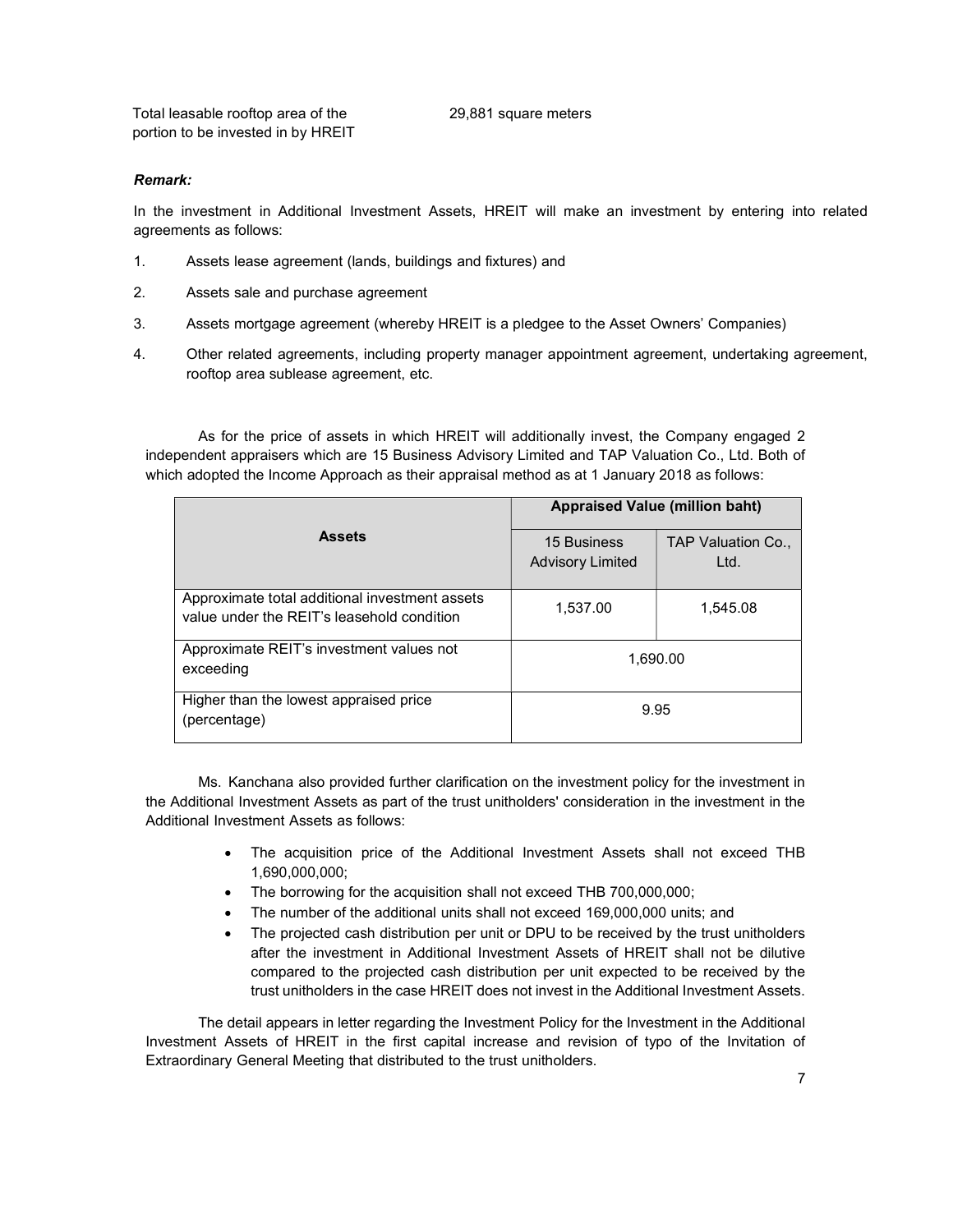After Ms. Kanchana had clarified the details of the projects, Ms. Krongkarn Noppawan, representative of Baker Tilly Corporate Advisory ( Thailand) Limited as the independent financial advisor, expressed opinions on the asset acquisition which is a related party transaction, the reasonableness of the price and investment conditions to the trust unitholders as supporting information for their voting consideration with respect to the transactions whereby the Opinion Report of the Independent Financial Advisor on Acquisition of Assets and Related Party Transaction on this agenda is distributed to the trust unitholders which appear in Enclosure 9 of the invitation letter. The details of which are as follows:

 Ms. Krongkarn, as the Independent Financial Advisor, had studied the detailed information of HREIT for this additional investment and viewed that the entering into this additional investment transaction was reasonable as this investment is in accordance with the objectives and investment policy of HREIT and that it would enhance HREIT's ability to generate income within a short period. In addition, all units of the factories and warehouses were fully occupied i. e. the occupancy rate of 100 percent which would increase the certainty and continuity of the cash flows in the future. Also, the Additional Investment Assets were in good conditions, relatively new, ready-to- use and located in the strategic area for logistics which made them attractive to the tenants. This investment would also help decreasing the cost per unit of HREIT. Moreover, the asset owners agreed to compensate the occupancy for 3 years from the date that HREIT invested in the assets.

Furthermore, Ms. Krongkarn explained to the unitholders that the Independent Financial Advisor had determined whether the acquisition price for this transaction at Baht 1,690.00 million was appropriate. In determining the appropriateness of the acquisition price for this transaction, the Independent Financial Advisor considered based on the following 2 methodologies ( 1) Determination of fair value and analyzing the feasibility of the investment in the Additional Investment Assets be additionally invested by HREIT by considering ( a) book value approach, which was considered inappropriate, and ( b) the appraisal method of the independent appraisers which rendered the transaction price of HREIT of not exceeding Baht 1,690,000,000 higher than the appraised value provided by the independent appraisers by 9.38 percent to 9.95 percent or approximately Baht 144.93 million to Baht 153. 00 million. The Independent Financial Advisor also evaluated the potential of the assets to be additionally invested by HREIT by considering the asset's ability to generate future cash flows based upon the presumed assumption to estimate the Net Present Value (NPV) of the cash flows from the Additional Investment Assets to be invested by HREIT for 30+30 years, with the discount rate of 6. 99 per year which result in the Net Present Value ( NPV) of the cash flows from the Additional Investment Assets at Baht 13.01 million, and (2) Analyzing the return for the unitholders after the investment in the Additional Investment Assets which in case HREIT invests in the Additional Investment Assets, the return for the unitholders would increase from the original 8. 53 percent per annum to 8.65 percent per annum as the Net Present Value (NPV) of the cash flows was positive. The Independent Financial Advisor viewed that the acquisition price of not exceeding Baht 1,690.00 million was reasonable and the unitholders should approve the entering into the asset acquisition which was the transaction to be entered into with the person related to the REIT Manager. Lastly, Ms. Krongkarn summarized the Independent Financial Advisor's opinion that the unitholders should approve the entering into transaction in this Agenda 2 on the asset acquisition which was a related party transaction.

In this regard, the Trustee's opinion on this agenda is distributed to the trust unitholders as Enclosure 10 to the invitation letter.

After that, Ms. Kanchana reported to the Meeting that the investment in Additional Investment Assets of HREIT will be subjected to following conditions:

(1) The assets' owner companies have obtained approval from their board of directors' meetings and/or their shareholders' meetings (if necessary) for letting and sale of such assets (as the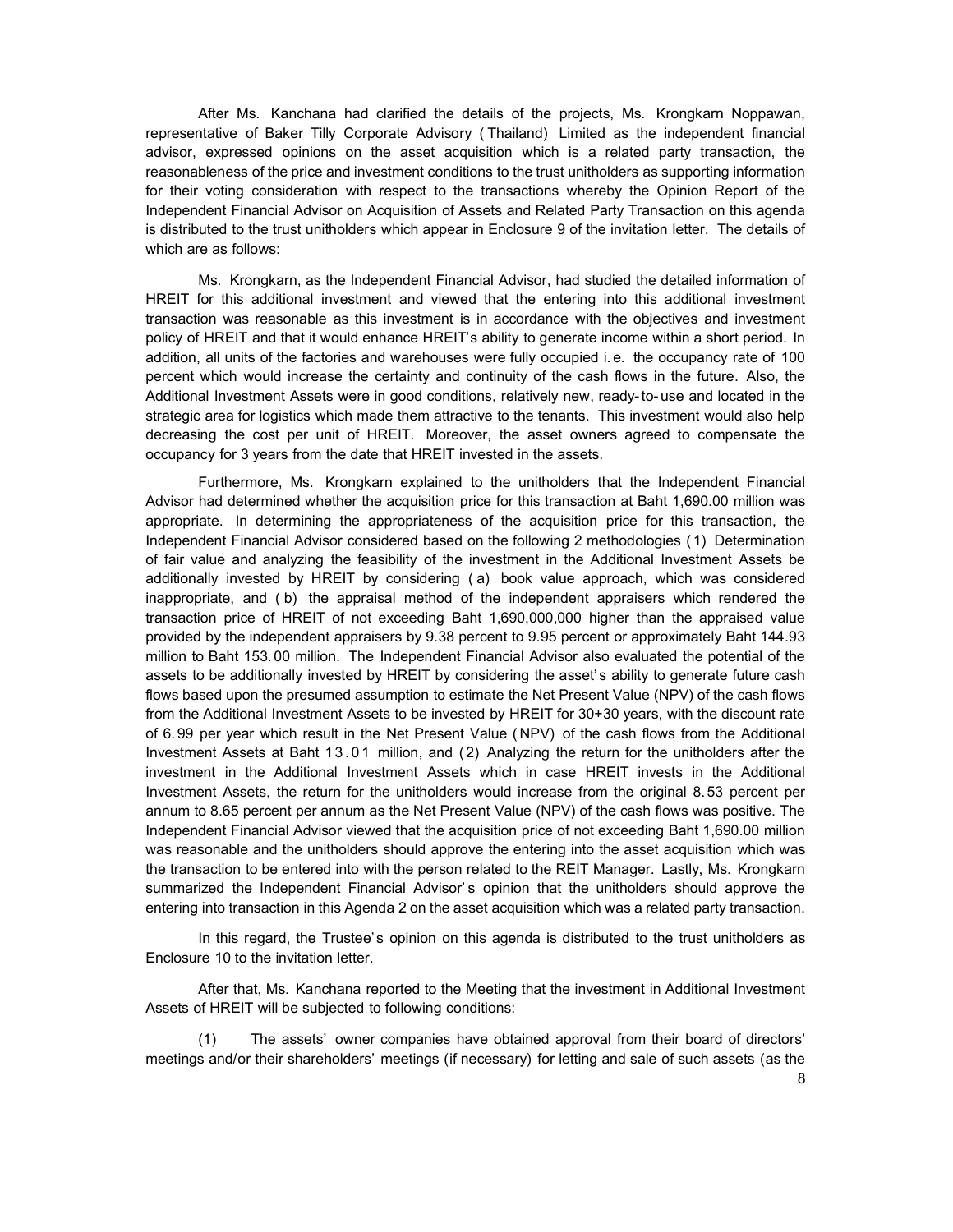case may be) to HREIT and have performed any actions so that the Additional Investment Assets are ready to be invested in by HREIT;

(2) There are no pending issues from legal due diligence. In case there are any pending issues, the Company will disclose the risks arising from such issues in the information disclosure form for the offer for sale of trust units and comply with relevant regulations;

(3) The mortgage of Additional Investment Assets has been released (if any). In case it is unable to do so, the Company will disclose the risks arising from such issue in the information disclosure form for the offer for sale of trust units and will comply with relevant regulations;

(4) The trustee certifies that the procedures for capital increase is complied with Trust Deed as well as other relevant laws, rules and regulations; and

(5) HREIT has obtained approval from the trust unitholders' meeting and the Securities and Exchange Commission (the "SEC") to proceed with the capital increase of HREIT, obtaining a loan, conducting HREIT's related party transaction in connection with the investment in Additional Investment Assets and to perform any related actions so as to carry out the investment in Additional Investment Assets

The Chairman proposed the trust unitholders to approve the investment in Additional Investment Assets of HREIT and to appoint Hemaraj to be the property manager for the Additional Investment Assets. In order to facilitate the capital increase process, the Company would like to ask the trust unitholders to approve the Company and/or the Trustee as the authorized person to act in matters:

The Chairman delegated Ms. Kanchana to present the details of authorization for the company and/or the Trustee to act in the following matters:

1) Determine the form of additional investment, the details of assets, appraisal method including the appropriate price for investment in Additional Investment Assets at this time and appoint Hemaraj as the property manager for Additional Investment Assets;

2) Negotiate, prepare, execute, deliver and/or amend agreements or obligations showing the right to invest in properties, asset lease agreements and/or assets sale and purchase agreements and/or undertaking agreements and/or mortgage agreement (whereby HREIT is a mortgagee) and/or agreements and/or any related documents by the time that HREIT has obtained approval from its trust unitholders and the SEC to invest in Additional Investment Assets, including contact with the SEC, the Stock Exchange of Thailand, governmental agencies, or governmental organisations, or any other persons for the aforementioned actions, etc.;

3) Negotiate, prepare, execute, deliver and/ or amend agreements or obligations related to the appointment of property manager so as to be consistent with the additional investment of HREIT;

4) Negotiate, prepare, execute, deliver and/ or amend agreements or obligations related to sub-letting of rooftop to WHA Utilities And Power Public Company Limited;

5) Perform any actions as necessary or relating thereto in all respects to carry out the actions as mentioned above until its complete, including the appointment and/ or removal of the delegated attorney in aforementioned acts above for the purpose of achieving the said matter; and

6) To exercise discretion in determining whether or not to invest in the assets of some projects, or whether or not to invest in some parts of the Additional Investment Assets, and/or to stipulate, alter the procedures and/or conditions in the investment, in case the conditions or the result of the negotiation with the assets' owner companies and/or holders of superior rights in assets in which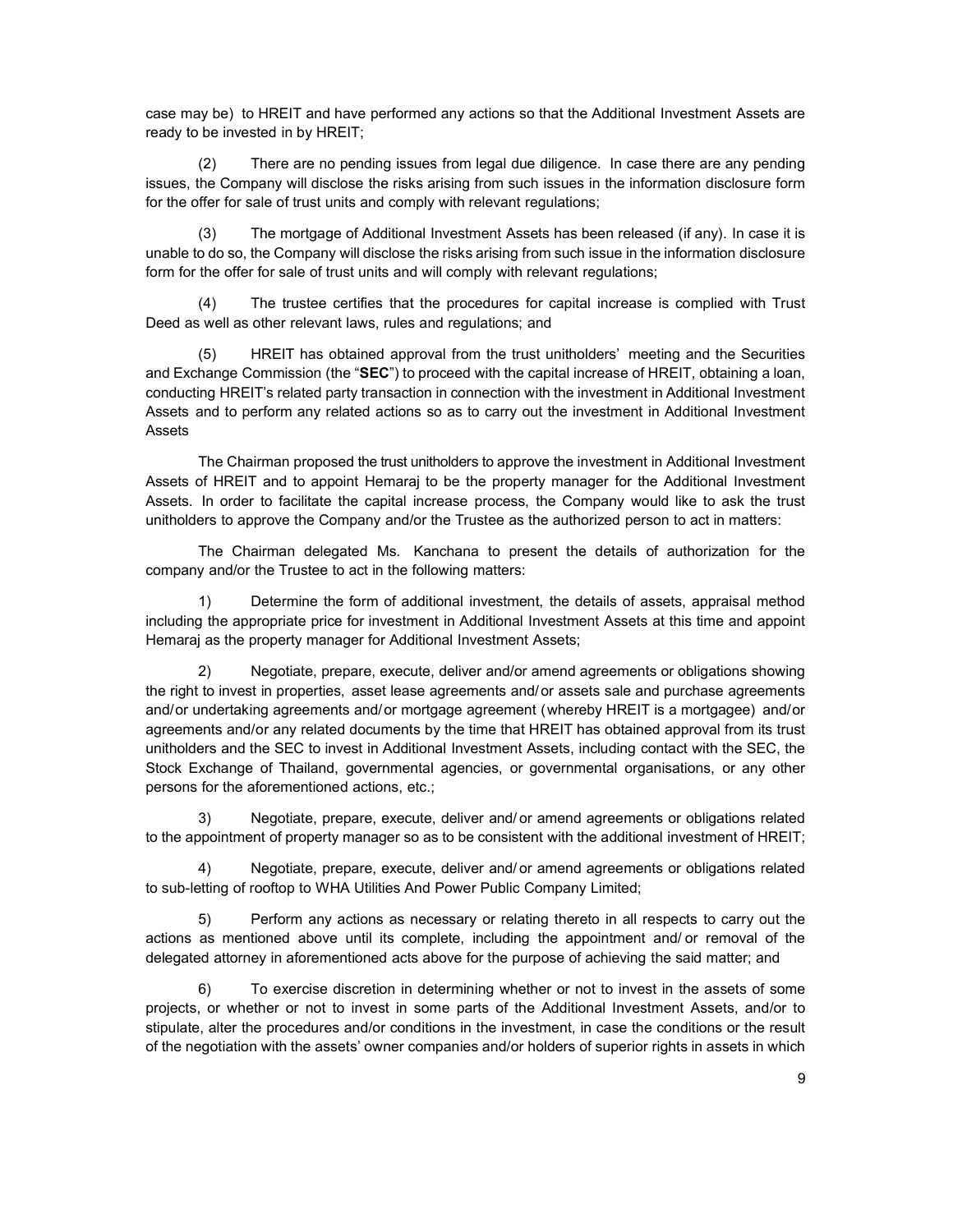HREIT will invest or the outcome of the legal due diligence demonstrates that the investment of HREIT in such assets will not benefit HREIT and/or the trust unitholders in general, or may create excessive liabilties on HREIT. In this regards, the benefits of HREIT and the trust unitholders shall of be of great importance.

The Chairman asked the Meeting if there were any questions. The trust unitholders asked the following questions:

(1) Mr. Pongsakorn Poonpichetdham, a proxy of Ms. Supara Jiemmaniskul, Mrs. Amornthip Jiemmaniskul, Mrs. Jaruwan Jiempittayanuwat and Mr. Anek Jiempittayanuwat asked the Company how to increase the occupancy rate of the current assets from 80 percent to 100 percent. Also, according to the Independent Financial Advisor's report page 44 which indicated that in 2015, the average occupancy rate of the Additional Investment Assets was 51.7 percent and increased into 100 percent in 2016, since the occupancy rate of the Additional Investment Assets could increase, why could the occupancy rate of the existing assets not increase to 100 percent?

Mr. Somyos explained that the appraisal by the Independent Financial Advisor would apply the occupancy rate of approximately 90 percent and there was no appraisal that applied the occupancy rate of 100 percent; therefore, the Company could not guaranty that the occupancy rate could increase to 100 percent. Nevertheless, the Company would try its best to do so which the Company had selected the new assets with 100 percent occupancy rate to be additionally invested by HREIT. In this regard, Mr. David Richard Nardone, executive director and Group Executive Industrial and International, would explain further on the business operation plan. Meanwhile, the asset owner which was Hemaraj Land and Development Public Company Limited would also be responsible for the income compensation on the rental of which the compensation rental rate would be the average rental rate of each type of assets.

Mr. David further explained the overview of the Ready Built Factory and Ready Built Warehouse business. Base on the operating result, the renewal rate of the existing tenants of the ready built factory had been consistently increased since 2014, 2015 and 2016, with the renewal rate of 65 percent, 75 percent and 85 percent respectively. For the ready built warehouse, the renewal rate was less than that of the ready built factory with the average renewal rate of 73 percent as it was affected by the automobile industry. In order to enhance the operating result of HREIT, the solution would be to additionally invest in the assets with full occupancy rate. While considering the proportion of the assets to be additionally invested by HREIT, the Company tried to diversify the industry proportionately. However, since the automobile industry was considered the major part of the factory and warehouse business in Thailand and during the last few years, the automobile industry was affected due to less domestic demand, therefore, it also affected the warehouse business. Nevertheless, in terms of management and operation, Hemaraj would prioritize the customers' need by selecting and choosing the appropriate location for the customers and Hemaraj would try to support HREIT so that it would be constantly growing.

(2) Ms. Linda Muthirangura, a unitholder attending the meeting in person, asked about the allocation of the capital increase trust units of not exceeding 169,000,000 units of which 20 percent would be allocated to Hemaraj's group, how would the Company allocate the trust units to other parties and at what price? In addition, as the Additional Investment Assets were of high quality; therefore, the unitholders which invested the trust units with the value of Baht 10 would receive the return at approximately Baht 77,000 per Baht 1 million of which the payment had been made to the unitholders for Baht 26,000 during the last quarter. Therefore, for the remaining period of around 8 months, the unitholders should receive approximately Baht 51,000, would it be as expected?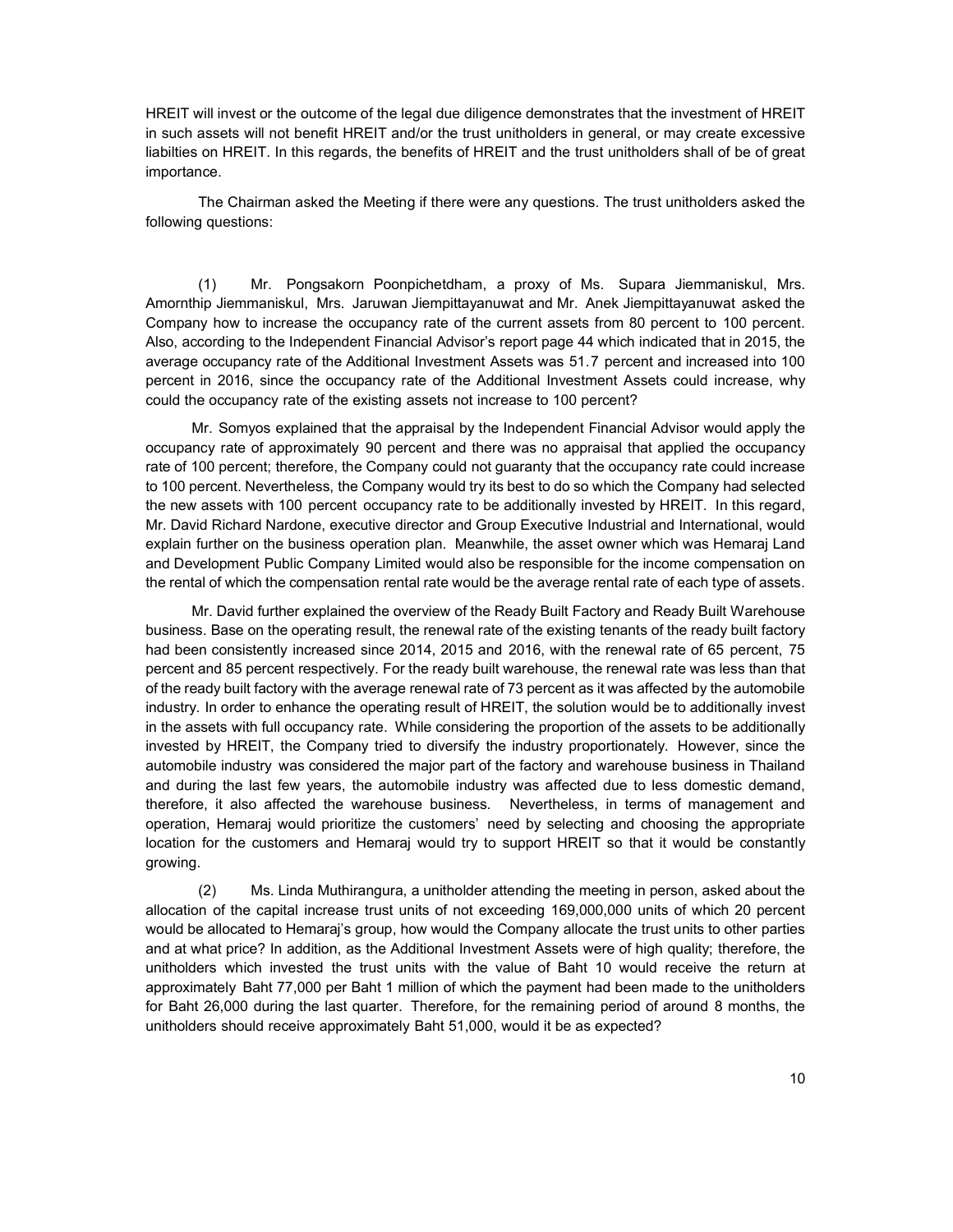Mr. Tanadech explained that the details of the allocation of trust units would be as specified in Agenda 5 which would be addressed later. For the dividend to be paid to the unitholders, the figures provided for the unitholders was only an estimate based on the existing agreements and expenses incurred which applied the same number for both 2017 and 2018. For the trust unitholder's query that whether the payment of dividend of approximately Baht 51,000 would be made, there would be no guarantee. However, as such estimate was conducted on the basis that there would be the income compensation by the asset owner, and if the renewal rate would be as expected and the occupancy rate would be as expected, the dividend in 2017 should not differ much from 77 Satang. While the capital increase would take effect to DPU in 2018, in case the capital increase would result in the dilution in the projected cash distribution per unit ( DPU) to be received by the trust unitholders, HREIT would not additionally invest in the assets.

(3) Ms. Jinnapak Pornpibul, a unitholder attending the meeting in person, asked that as HREIT invested in many types of assets including detached buildings, attached buildings and warehouses, what was the proportion of each type of the assets and whether HREIT had invested in built-to-suit buildings?

Ms. Kanchana explained that each type of assets invested by HREIT were as follows: the factories accounted for 86 percent of the total assets which were detached factories for approximately 30,000 sq. m. and attached factories for approximately 17,000 sq. m. , whereby the warehouses accounted for 14 percent of the total assets and based on the investment policy of HREIT, HREIT would invest in ready-built factories and ready-built warehouses only.

Ms. Jinnapak further asked that for the lease agreement with more than 3- year term, could HREIT increase the rental rate?

Ms. Kanchana explained that the lease agreements with more than 3- year term were the agreements with 3- year term with the lessor' s option to extend the agreements for every term and the rental rate would be clearly specified for each term.

Ms. Jinnapak further suggested that for the lessee diversification, the Company should not stick to any specific nationalities, or the utilization of assets should not stick to only one objective and that the assets of HREIT should be suitable for many types of business e.g. pharmaceutical business, aesthetic business or distribution center.

Ms. Kanchana explained that for the nationalities, the Company did not stick to any nationalities as the nationalities of the lessee would be based on the investment of such nation and that the nation that most invested in Thailand was Japan which remained the first rank in terms of investment. In addition, Mr. Somyos added that as the Eastern Economic Corridor ("EEC") are in eastern area including Chonburi and Rayong which are an area that Hemaraj mainly owned the industrial estates in, it would be benefited from the EEC.

Ms. Jinnapak further asked that whether the solar rooftop area would be leased out to WHA Utilities and Power Public Company Ltd ("WHAUP") and whether the rental would be considered part of the revenue. With regard to the income compensation which the asset owners agreed to compensate for 3 years, why only 3 years and whether this would be negotiable with the asset owners to make the income compensation for more than 3 years?

Ms. Kanchana explained that the rooftop areas that were utilized for solar rooftop would be leased out to WHAUP. The rooftop areas to be invested would be the leasable rooftop area of approximately 29,000 Sq.m.

Mr. Somyos clarified that regarding the income compensation, the negotiation had been done and that all parties had tried their best to protect the interest of HREIT. Nevertheless, such protection of interest should also be realistic which led to the conclusion on the rental compensation of 3 years.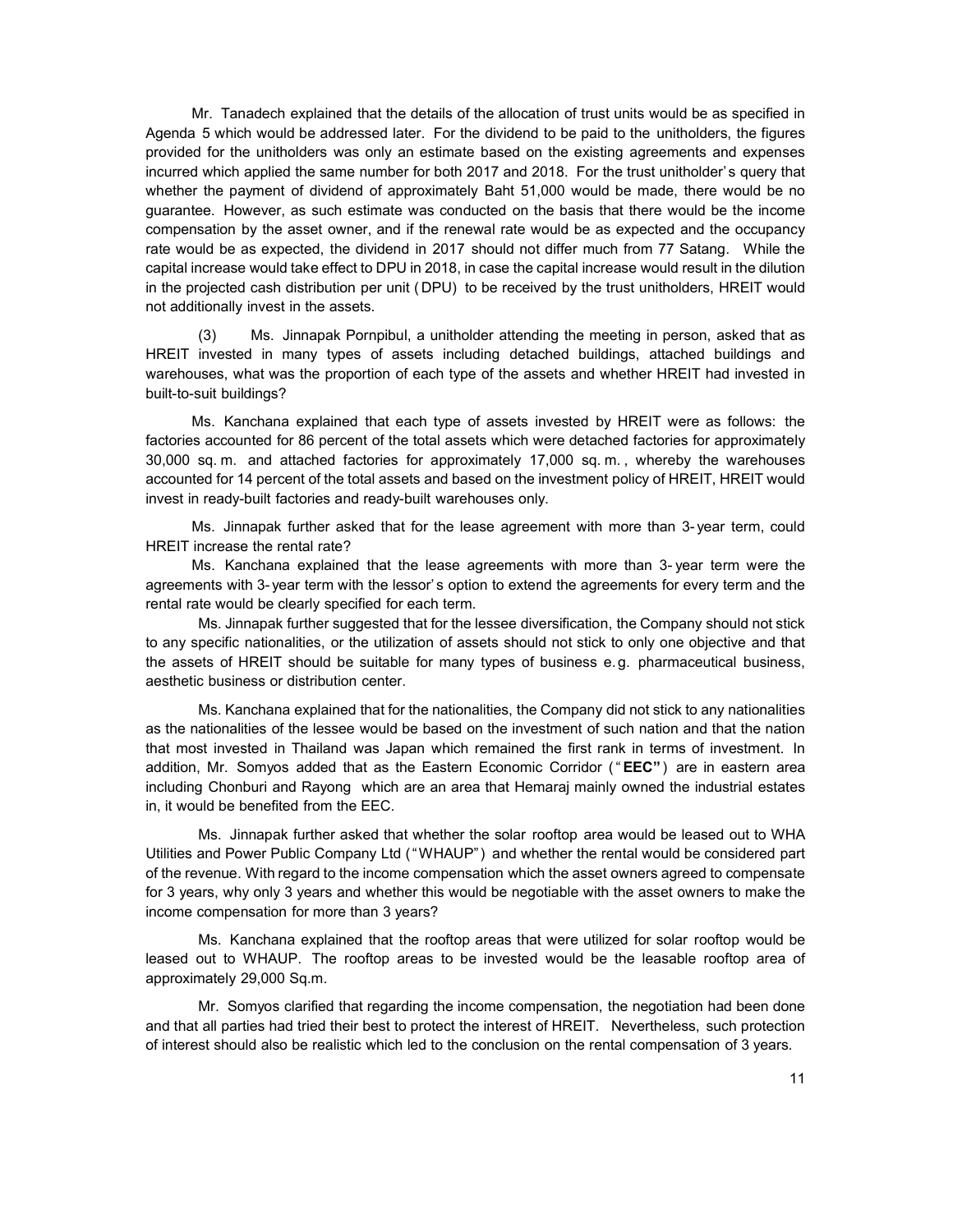Ms. Jinnapak asked Mr. Tanadech to clarify about the return for the existing unitholders which would not decrease even if they did not invest in the new units in this capital increase. Why will the return for the existing unitholders not decrease even if there are new investors?

Mr. Tanadech explained that the financial advisor and the Company had considered this capital increase based on the financial projection by applying the financial structure on both the capital raised from the public and the loan. In the case that the calculation indicates that there shall be too many newly issued trust units which render the projected cash distribution per unit ( DPU) to be received by the trust unitholders dilutive compared to the current DPU, there shall be no additional investment.

(4) Mr. Somchai Janesatirapan, a unitholder attending the meeting in person, asked the Company to explain about the trust unit price which decreased by 20 percent within 6 months whether the Company had investigated the identity of the seller. Why did they buy the trust units at Baht 10 and sell at Baht 8? For the appraised value of the Additional Investment Assets, whether the Company had asked the public whether they would agree to pay the rent at Baht 1,690,000,000 and why HREIT had to invest in the assets at the price 10 percent higher than the appraised price. In addition, while considering this capital increase, the return would not really increase as the increase from 0.763 to 0.77 was not even 1 Satang, who would actually benefit from this capital increase and why would the Company rush to increase the capital of HREIT? Why didn't the Company wait for the trust unit price to increase from Baht 8 to Baht 10? What was the financial advisor's opinion in case that this issuance and offer of trust units would be at the price below Baht 10?

 Mr. Somyos explained that the price of trust units was based on the market mechanism and the Company cannot dictate the market price. In addition, such current market price did not reflect the operating result of HREIT and that the reason to sell the unit trusts could be varied based on each person and their personal rights.

Mr. Tanadech additionally explained that to ask for the reason to sell was as difficult as to ask for the reason to buy as it was up to personal views. The reason that the acquisition price was more expensive than the appraised value, was that the appraised value was based on the appraisers' view. For the sale and determination of the sale price was based on the demand which the financial advisor had helped on the evaluation and studied the expected yield of the investors in the market. For property funds, the average yield was approximately 6-8 percent and the trading values imply required turns of around 8 percent which indicate that investors presume that the investment in the property fund would yield returns higher than investments in the government bonds, while the appraisers applied the discount rate of 9.5 – 10 percent based on each type of assets. In case that the market would expect the yield of 10 percent, the sale price would be equal to the appraised value. As the market expected the yield of 8 percent, there were not many investors in the market who expected the yield of 10 percent, and the seller might not sell at such price. The price of the trust units issued and offered for sale in this capital increase would be determined mainly based on the market price which might be more than Baht 10 or less than Baht 10. In this regard, the Company would always consider that the return for the existing unitholders shall not decrease. While the Company could not control the market price, we could control the number of unit trusts so that they would not be too many to the extent that would affect the existing investors.

Mr. Somchai further asked why the market price did not reflect the true value and why the selling price shall be based on the market price?

Mr. Tanadech explained that he could not give the opinion whether the market price reflect the true value.

Mr. Somchai further suggested that the Trustee should investigate the transaction with excessive trading volume.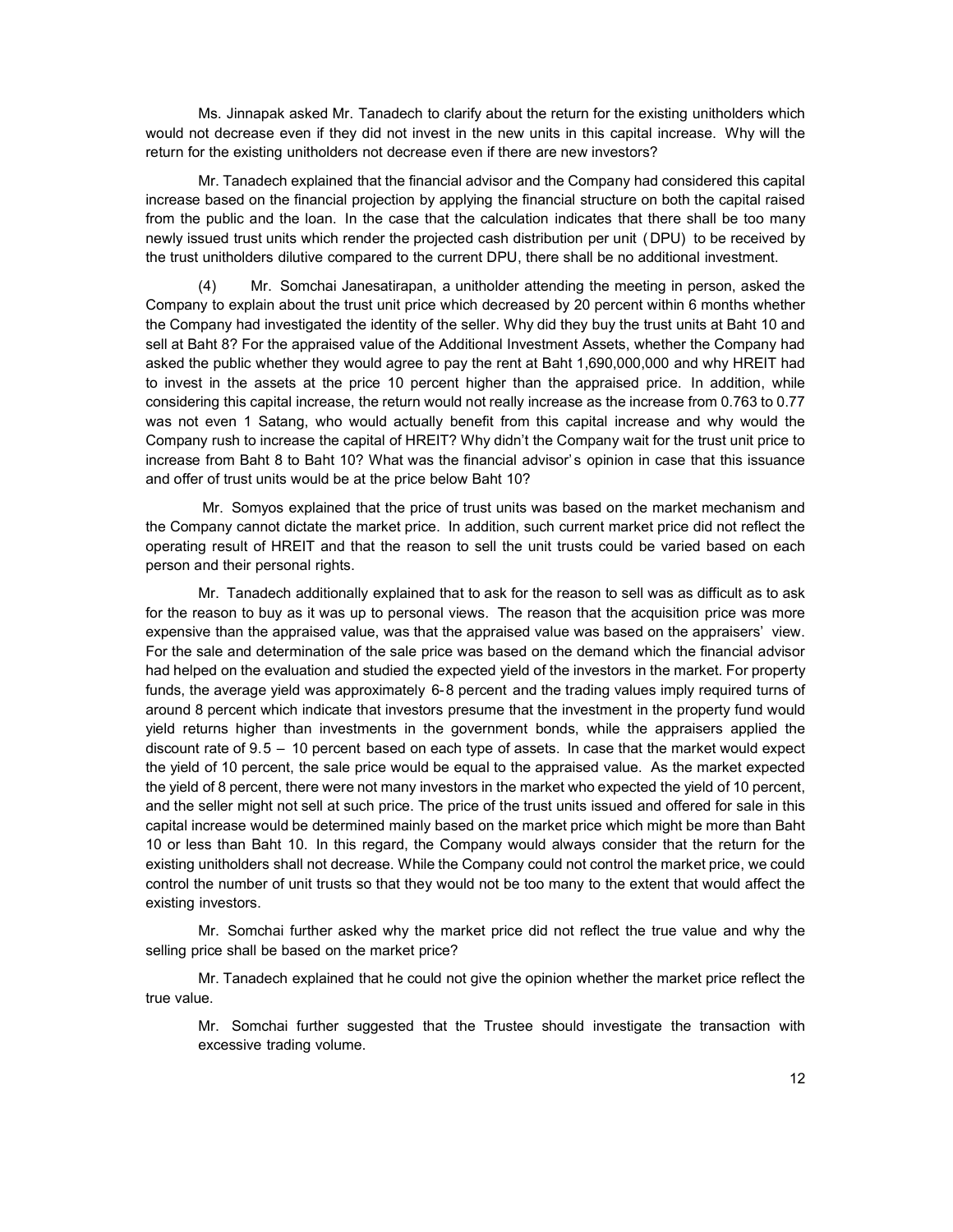Ms. Kanchana explained that the Company had followed up the change in trust unitholding proportions of the unitholders to figure whether it gave a sign of any events. For the trading volume by the institutional investors from the date of initial offering until now, there was some trading volume based on the change in the port diversification of each institutional investors, but overall, each institutional investor, on average, still hold not less than the number of trust units subscribed during the initial offering, which the unitholders could review the names of such investors from the bookclosing of the unitholders' registration and the list of top 20 major unitholders. The Company was also curious as why there were quite large trading volumes recently, but when the Company reviewed the names of the major unitholders, there were no significant changes and there were some other big-cap investors who also invested in HREIT. In this regard, most of the selling volume was contributed by the individual investors. Nevertheless, the trading in the secondary market would be based on the market mechanism and the Company as the REIT Manager could not interfere. For the investors, kindly consider the operating result and dividend before making the decision on the investment. Currently, HREIT invested in the assets with the 30- year leasehold right and the right to extend the lease for another 30 years which was considered long- term investment with continuous and stable return. The agenda proposed for the unitholders' approval was also to expand the size of HREIT which would help HREIT to have more liquidity and lessen the volatility of the market price.

Mr. Panu Tangpoonsinthana, a unitholder attending the meeting in person, asked that regarding the capital increase of Baht 1,690,000,000 by issuing the newly issued trust units of 169,000,000 units with the current market price at around Baht 8, how would the Company determine the sale price of the newly issued trust units so that existing trust unitholders would not be affected and regarding the discount rate, why the appraisers applied the discount rate at 9. 5 percent while the Independent Financial Advisor applied the discount rate at 6.99 percent?

Ms. Krongkarn, the Independent Financial Advisor explained that Independent Financial Advisor had discussed with the other appraisers. While the other appraisers considered mainly on the asset risks, the Independent Financial Advisor also took into consideration the financial structure of HREIT. By considering that HREIT is similar to the company with the ability to raise funds, the Independent Financial Advisor, therefore, took the financial structure to consider the discount rate. In this regard, the Independent Financial Advisor applied the Weighted average cost of capital (WACC) by considering the issuance of new trust units and the borrowing which resulted in the discount rate at 6. 99 percent which was different from the appraisers that did not consider the capital structure and considered only the risks of the assets located in their respective areas.

(6) Mr. Supoj Pongkidakarn, a unitholder attending the meeting in person, asked that since the projected distribution per unit after the capital increase was very close to that before the capital increase i. e. before capital increase, the DPU was at 0. 763 and after the capital increase the DPU would be at 0.77 which was quite worthless and that the acquisition of these new assets were too expensive based on the appraised price of Baht 1,690 million, whether this would benefit Hemaraj and what was the current book value of the assets?

Mr. Tanadech explained that for the acquisition price of Baht 1,690,000,000 which was proposed to the unitholders for approval, HREIT would be able to invest in the assets at the lower price, but unable to invest in the assets at higher price than such price. This also applied to the issuance of the trust units. The final acquisition price would be based on the negotiation with the asset owners. In addition, there were other related factors, for example, whether HREIT could raise fund, as in case the HREIT could not raise fund, this investment would not be proceeded, or, in case HREIT would like to invest in the assets at Baht 1,500,000,000, the asset owners may not sell the assets and the transaction would not occur.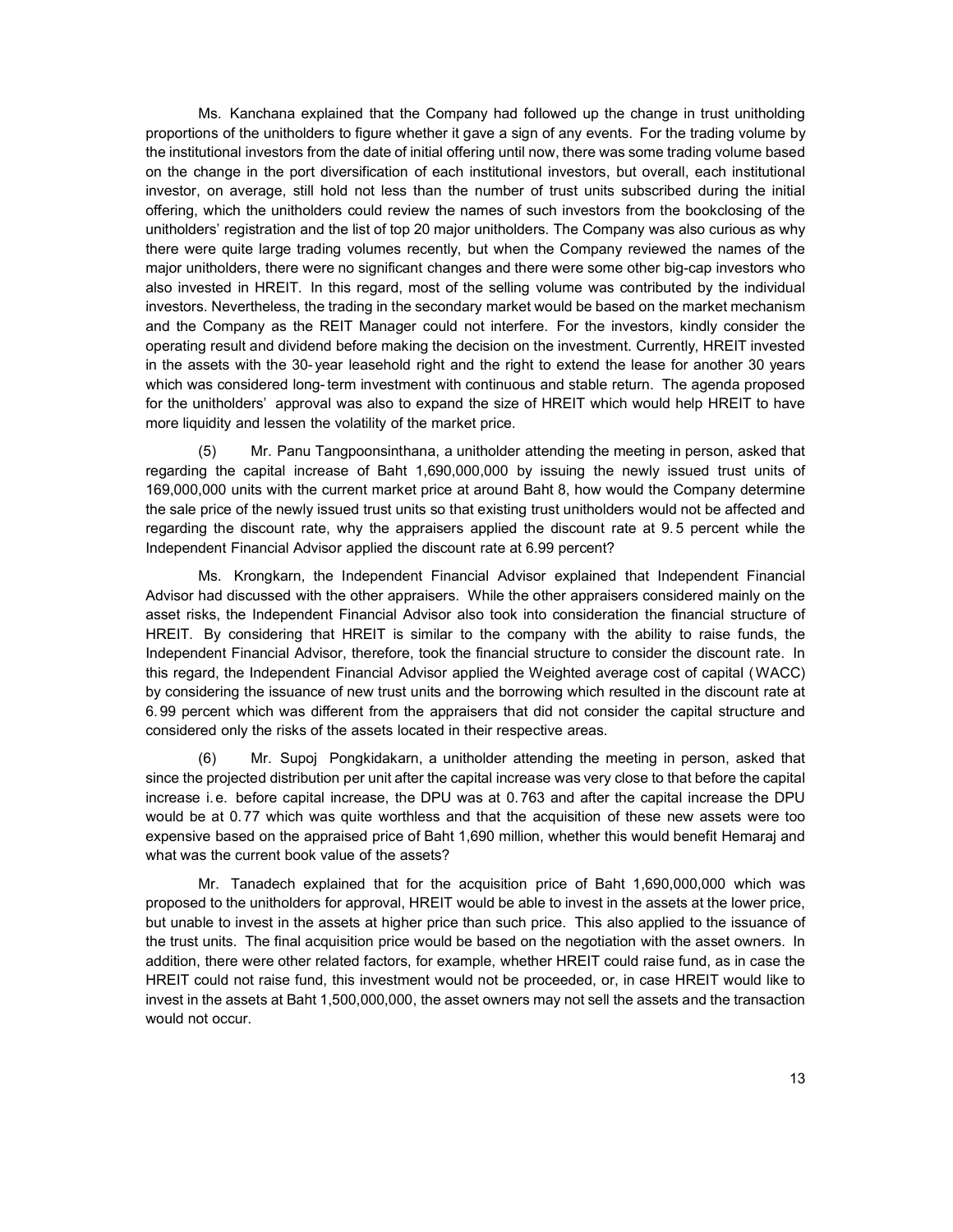(7) Mr. Tara Chonpranee, a unitholder attending the meeting in person, asked that since HREIT was established around last November and the capital increase took place around 6-7 months later, why these Additional Investment Assets were not included in the initial investment? Also, regarding the income compensation of 3 years, would that cover only the existing assets or include the new assets? Whether the occupancy rate of the new assets was exaggerated for the investment in the leasehold rights for 60 years, whether the buildings invested by HREIT would last for 60 years and why the acquisition price was at Baht 1,690,000,000 as the appraised price was at approximately Baht 1,537,000,000?

Ms. Kanchana explained that as the capital increase process had a lot of steps starting from the proposal for unitholders' approval and other steps which would take approximately 1 year. On the date that the Company would like to establish HREIT, the Company had also considered the Additional Investment Assets and the process of establishment of the REIT took quite a long time as there were also many steps to be taken. For the Additional Investment Assets to be additionally invested by HREIT, the Company had also considered these assets since the beginning of this year and viewed that these assets were quite diversified and would enhance the operating result of HREIT. This unitholders' meeting was considered the first step to ask for the approval from the trust unitholders and there would be other steps to be taken which the investment was expected to complete towards the end of this year or the beginning of next year. The Company would like to increase the capital as soon as possible as the Company viewed that the Additional Investment Assets would enhance the stability in terms of revenue and operating result of HREIT.

For the income compensation, each set of assets would have the income compensation from the first day of investment in such assets. The occupancy rate of the new assets would enhance the overall occupancy rate. For the age of the building as per the building inspection, the average age of the buildings were around 4 years and the fact that the age of the building would be constantly higher was not the problem. The maintenance of such buildings to be in good conditions was more important which was considered one of the reasons that the Company chose to invest in the factory and warehouse buildings which were different from other types of real estate e.g. hotel which required high maintenance cost. The investment in the factory and warehouse buildings would focus mainly on the quality of the assets, not the beauty, that required continuous maintenance which the asset owners shall also be responsible apart from the rental compensation.

Mr. Somyos further clarified that based on the discussion with Hemaraj, Hemaraj informed that it had a policy to sell its assets approximately once per year. For the income compensation, the compensation would be made based on assets invested in each batch. For the conditions of the buildings, there would be building maintenance to keep them in good conditions. The inflation problem, together with the location of the warehouses, may result in the higher rental rate in the future.

Mr. Krailuck further added that the inflation was also related to the real property development. In case that the other business operators would like to invest in this sector, as the land price and construction cost kept on increasing, the construction of the new buildings would also cost more than those invested by HREIT and since the construction cost was higher, such business operators would have to sell the assets at the higher price in order to get high return.

Mr. Tara further asked whether the Company had studied whether the older factory buildings would affect the rental rate and whether the current rental rate per square meter was considered premium which was above market price or just moderate. According to the Independent Financial Advisor's opinion attached to the Invitation to the Meeting, it indicated the agreement expiry year by categorizing them into the those of existing assets and Additional Investment Assets, which 37. 80 percent of the agreements of the existing assets and 4.05 percent of the agreements of the Additional Investment Assets would be expired in 2017, 27. 67 percent of the agreements of the existing assets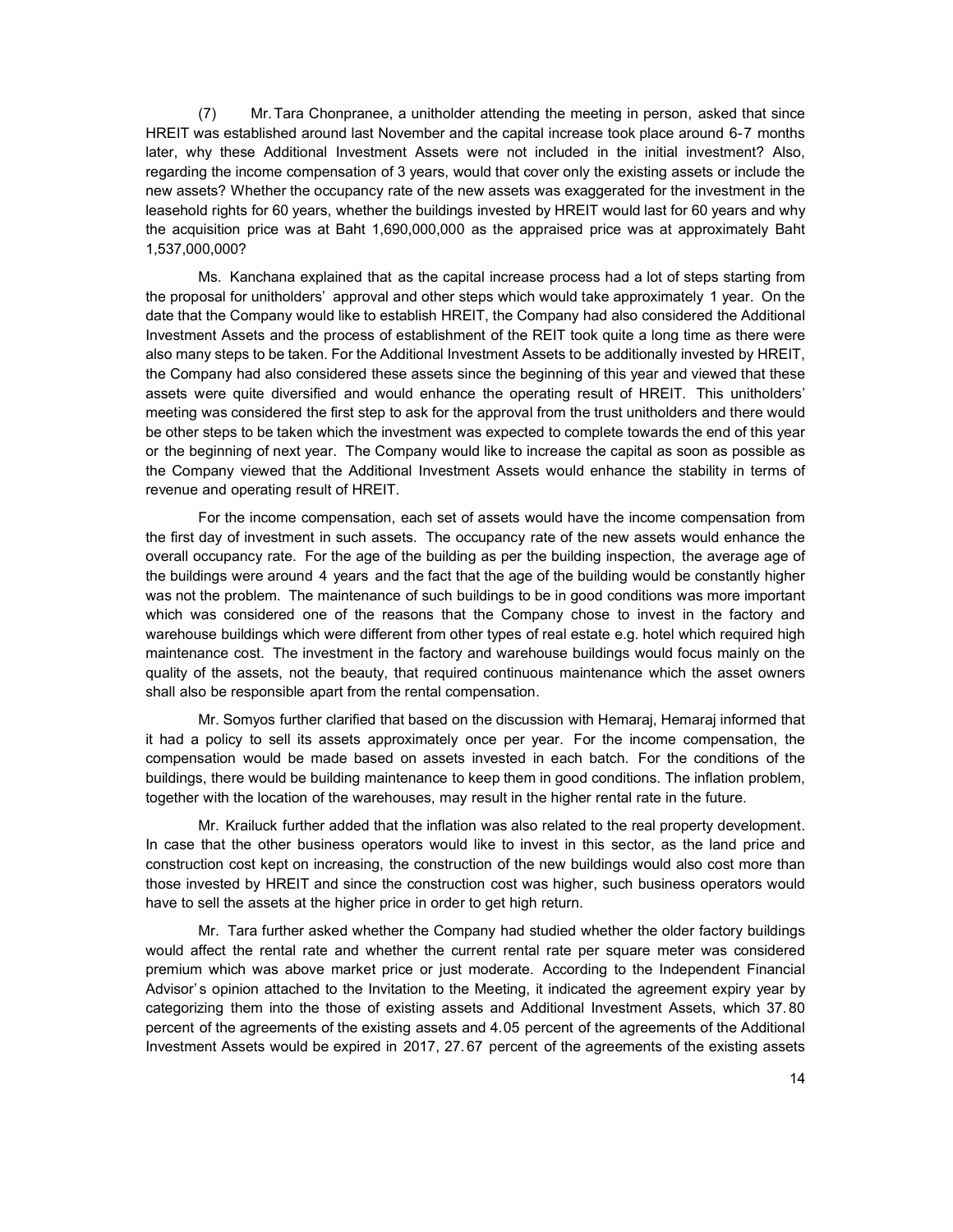and 7.02 percent of the agreements of the Additional Investment Assets would be expired in 2018, and 19.75 percent of the agreements of the existing assets and 37. 23 percent of the agreements of the Additional Investment Assets would be expired in 2019. As in 2019, the total of approximately 70 percent of the agreements would be expired; therefore, even though the current occupancy rate of the Additional Investment Assets was at 100 percent, once in 2019, how many tenants would renew the agreements?

Mr. Somyos explained that the renewal of agreement for the factories were usually the shortterm renewal, but most tenants did not tend to move out. Whether the tenants would stay for a longer period would be based upon the economic conditions. In case that the economic was in good condition, the tenants would tend to renew the agreement as the relocation cost was quite high; therefore, there was no incentive for the tenants to move out unless necessary.

Ms. Kanchana further explained that for the age of the buildings, even though there would be new developers investing in this sector, the rental rate provided by such new developers would be relatively high as their costs were higher. For the conditions of the buildings, as of the date of this meeting, as HREIT had invested in the leasehold right for 30 years and right to extend the lease for another 30 years, HREIT had to engage the engineer to inspect the conditions of the buildings. Based on the inspection, the buildings still had useful life of more than 60 years which was around 64-67 years. In this regard, the Company has a buildings maintenance plan, including repaint the building to make them look new and renovate the building for being able to use in long term.

None of the unitholders raised any further questions, therefore the Chairman asked the trust unitholders to cast their votes on this Agenda.

#### Meeting's resolution

 The Meeting considered and approved the transaction as requested to cast the vote in Agenda 2 by a vote of not less than three-fourths of all trust units of trust unitholders attending the meeting and having the right to vote as follows:

| $\sim 100$       | Approved    | 130,373,605 | votes equivalent to 90.7706% |  |
|------------------|-------------|-------------|------------------------------|--|
| $\sim 100$       | Disapproved | 4.451.043   | votes equivalent to 3.0990%  |  |
| $\sim$ 100 $\mu$ | Abstained   | 8.805.100   | votes equivalent to 6.1304%  |  |

of the total votes of the trust unitholders attending the Meeting and being entitled to vote (exclusive of the votes of trust unitholders who have interest in this matter and have no right to vote).

## Agenda 3 To consider and approve the first capital increase of HREIT through issuance and offer for sale new trust units for the investment in Additional Investment Assets

The Chairman delegated Ms. Kanchana Ouaoborm, the Managing Director to present the details of this agenda to the Meeting.

Ms. Kanchana reported to the Meeting that consequential to Agenda 2 whereby the trust unitholders has approved on the investment in additional assets of HREIT, the Company is of the opinion that the investment fund for the Additional Investment Assets shall not exceed Baht 1,690,000,000 (one hundred sixty nine million Baht) (to be paid on the HREIT's investment date),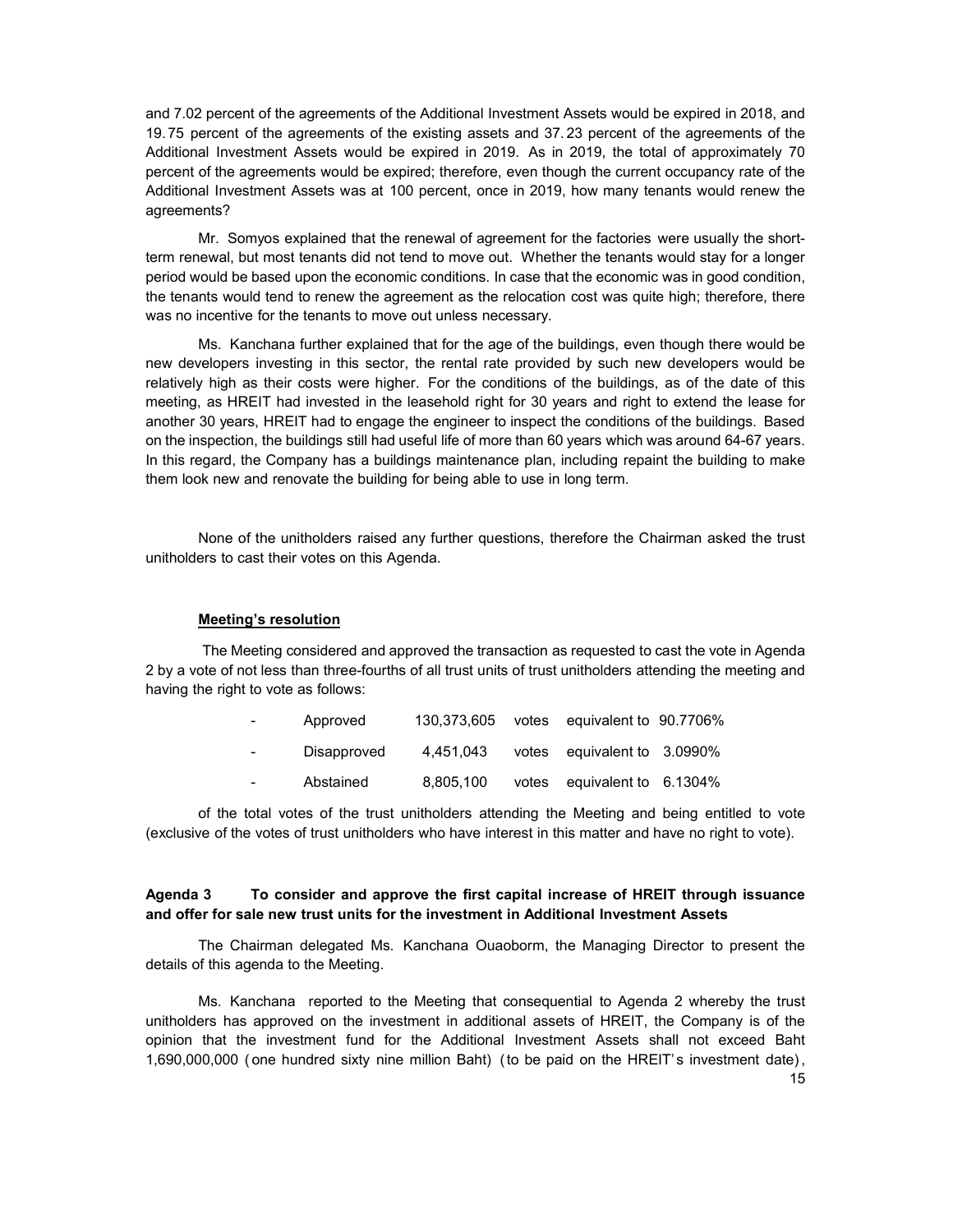comprised of the value of land and building lease and the purchase value of any related movable properties used for the business operation within the leased properties ( exclusive of value added tax, registration fee and specific business tax, other relevant fees and expenses which shall be borne by HREIT) . HREIT shall have the right to extend the lease for another 30 years, where the rental for the renewed period shall be Baht 100,000,000 (one hundred million Baht) (which shall be paid when there the lease agreement is renewed exclusive of value added tax, registration fee and specific business tax, other relevant fees and expenses which shall be borne by HREIT). The capital used for the investment in Additional Assets by HREIT will be obtained from 2 sources: ( 1) funds from the capital increase of HREIT resulting from the issuance and offer for sale of additional trust units, and (2) funds from long-term loans. The capital structure used for the investment in Additional Investment Assets by HREIT will take into account the appropriate debt-to-equity ratio for HREIT and the prevailing conditions of the capital and debt markets. The Company considered it appropriate to use funds from the capital increase of HREIT resulting from the issuance and offer for sale of up to 169,000,000 additional trust units.

The offer for sale method for additional trust units of HREIT at this time will be an offer for sale through lead underwriters and underwriters. The price of the trust units to be offered for sale at this time will be determined with reference to the appraised value of the assets, as assessed by an independent appraiser approved by the Securities and Exchange Commission (the "SEC"), and taking into account other relevant factors, including: (1) conditions of the capital and financial markets during the offer for sale of the trust units, (2) the appropriate rate of return for investors, (3) the commerciality of the assets, (4) interest rates, both domestically and on the global market, (5) the rate of return on investments in equity instruments, bonds and other investment options, and (6) results from the survey of institutional investors (Bookbuilding). In this regard, the lead underwriter and the underwriter for the trust units of HREIT may be persons related to the Trustee.

By combining the issuance and offer for sale of up to approximately 1,690,000,000 additional trust units with the current trust units being 569,360,000, HREIT will have the total number of up to 738,360,000 trust units.

In this regard, the Trustee's opinion on this agenda is distributed to the trust unitholders as Enclosure 10 to the invitation letter.

The Chairman proposed the trust unitholders to approve the capital increase of HREIT through issuance and offer for sale of up to 169,000,000 additional trust units, when combining the trust units from the first capital increase of HREIT through the issuance and offer for sale of up to approximately 169,000,000 additional trust units with the current number of trust units being 569,360,000, HREIT will have a total number of up to 738,360,000 trust units, as well as proposes the trust unitholders to approve the method for price determination of trust units to be offered for sale as stated above. The resolution for the matters in this agenda shall be effective for a period of one year from the date the trust unitholders passed the resolution as proposed in all respect.

In addition, in order to facilitate the first capital increase process, the Company would like to ask the trust unitholders to approve the Company as the authorized person to act in the matters:

The Chairman delegated Ms. Kanchana to present the details of authorization for the company and/or the Trustee to act in the following matters:

1) Determine the scheme of capital increase of HREIT through the issuance and offer for sale of additional trust units, including number of trust units to be issued and offered for sale, the offering price and the amount of rental deposit and service fee of the Additional Investment Assets for the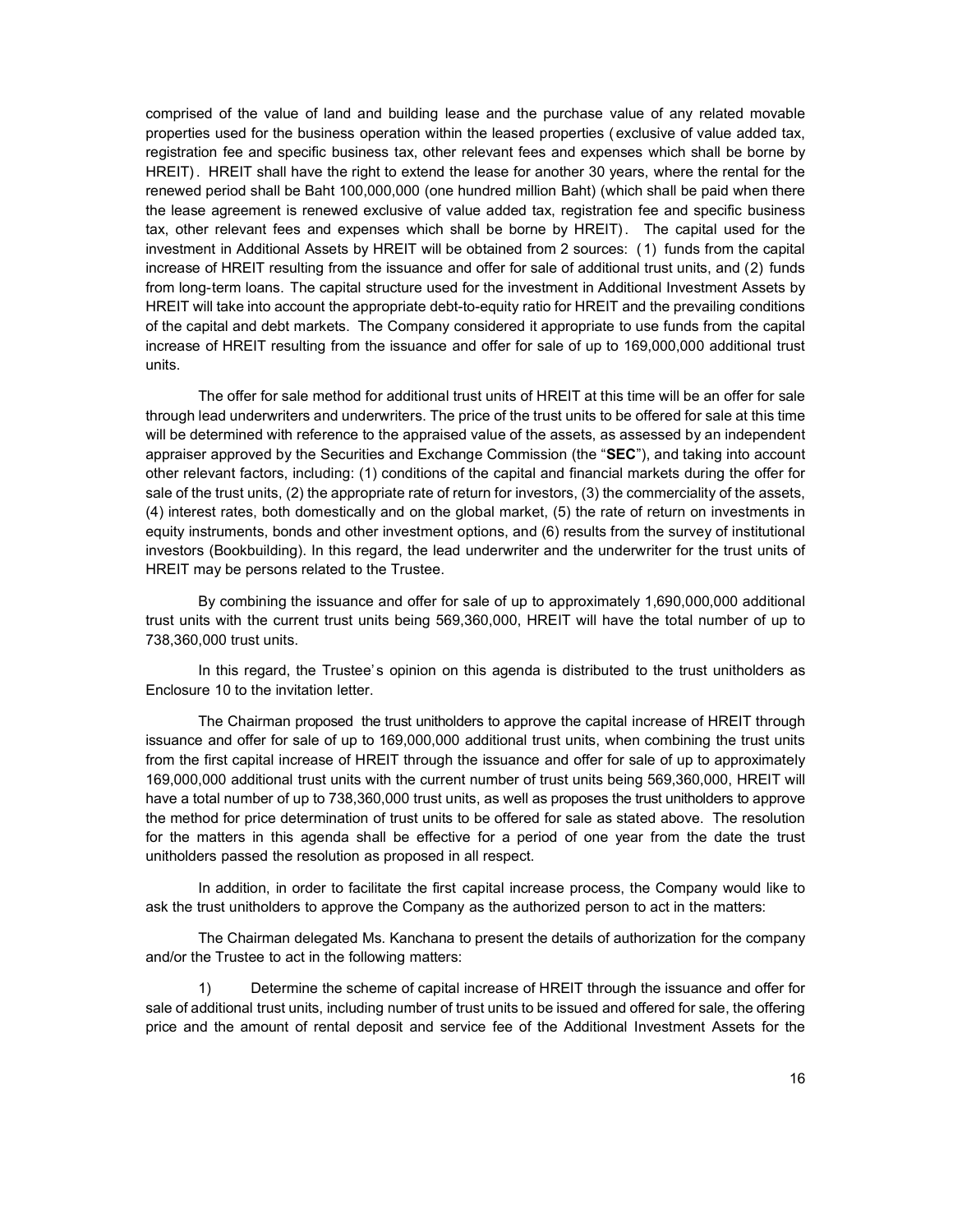purpose to use as a capital for investment in the Additional Investment Assets, which shall be consistent with the measure prescibed above.

2) Contact the SEC, The Stock Exchange of Thailand, government agencies, state organizations or any persons for the purpose of capital increase of HREIT through the issuance and offer for sale of additional trust units.

3) Perform any other acts necessary for or related to the above purposes in all respects so as to ensure a success in the aforementioned acts, including the appointment and/or removal of the delegated attorney in aforementioned acts above for the purpose of achieving the said matter.

The Chairman asked the Meeting if there were any questions. The trust unitholder asked the following question:

(1) Ms. Vimon Chiwachit, a unitholder attending the meeting in person, and the proxy of Ms. Suvimon Chiwachit asked whether the distribution per unit ( DPU) for the trust unitholders would increase or decrease after the capital increase. What is the offering price range that would not dilute the distribution per unit (DPU) for the trust unitholders and whether the current market price of the trust units could increase to be equal to the offering price?

Mr. Tanadech explained that in the case that the raising of capital would dilute the projected cash distribution per unit (DPU) to be received by the trust unitholders, there would be no capital increase. In this regard, the market price would also be taken into consideration for the determination of the offering price per trust units. In case that HREIT had to issue too many trust units in order to make additional investment, this additional investment may not occur. For the purchase price range, it would be based on the financial structure on how many trust units would be issued and how much loan would HREIT take.

(2) Mr. Supoj Pongkidakarn, a unitholder attending the meeting in person, asked whether there would be investors who would be willing to buy the trust units in case the newly issued trust units were offered at the price more than Baht 10.

Mr. Tanadech explained that the offering price would be based on the market price at such time which may be more or less than Baht 10. The Company was not obliged to sell the trust units at the price more than Baht 10. Even though the Company could not determine the market price, the issuance of the newly issued trust units shall not dilute the projected cash distribution per unit (DPU) to be received by the trust unitholders and the Company would have to consider the market price as well as the marker demand in order to determine the issuance of the trust units.

(3) Mr. Somchai Janesatirapan, a unitholder attending the meeting in person, asked about the issuance of trust units of not exceeding 169,000,000 units and whether this investment would not occur, if apply the price at Baht 8 as of this day, as the number of trust units would exceed the provided scope.

Mr. Tanadech explained that whether HREIT would be able to make an investment would be based upon the 2 factors i.e. how much loan would HREIT take for this investment and how much would the asset owners sell the assets. Nevertheless, the Company had the scope of investment as proposed to the unitholders' approval on this day which was to issue the new trust units of not exceeding 169,000,000 units and to take the loan of not exceeding Baht 700,000,000.

(4) An anonymous trust unitholder asked whether the latest dividend announced and paid to the unitholders was the capital decrease, and in such case, whether the capital decrease would be informed to the unitholders, and whether there shall be the unitholders' approval prior to the capital decrease.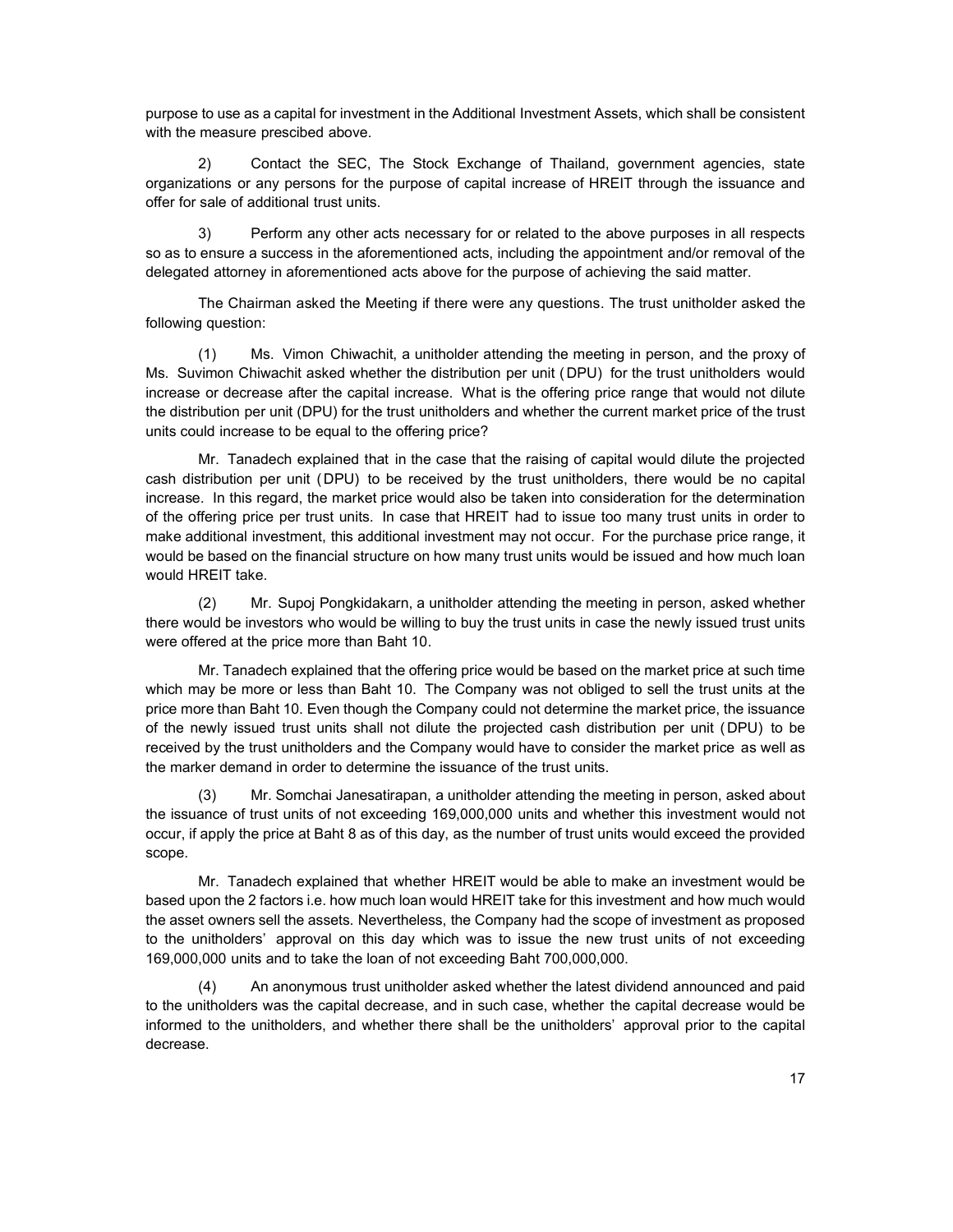Ms. Kanchana explained that the latest dividend announced and paid to the unitholders was not the distribution by capital reduction, and was the normal dividend. In the case that there was capital reduction, there would be clear notification to the unitholders.

Mr. Krailuck further clarified that in case of distribution by capital reduction, the unitholders would not be subject to the withholding tax, while in case of the dividend payment, the unitholders would be subject to the withholding tax.

 Mr. Somyos further added that in such case the Company can be done by without approval from the unitholders pursuant to the regulation issued by the SEC and trust deed. However, the Company may deem that is appropriate to request an approval from trust unitholder.

(5) Mr. Somchai Janesatirapan, a unitholder attending the meeting in person, asked about the capital reduction in case that the Company had accounting deficit, but had enough cash flow to pay the unitholders, whether the Company would distribute the capital first and then pay the dividend.

Mr. Krailuck explained that in principle, the money received from the operation was cash flows and that the operating result had 2 parts which were real operating result and accounting operating result. When calculating the real operating result and the change in the asset value from investment valuation, it may result in accounting loss, but that was not an actual loss. Therefore, in order that the investors would receive all returns, the Company would distribute the returns as dividend, and for the cash flows that exceeded the net profit to be paid out in dividend, the Company would distribute such cash through capital reduction.

(6) The anonymous trust unitholder asked that the capital distribution would be calculated based on the appraised value of 30-year term or 60-year term?

Mr. Tanadech explained that as the appraised value of the assets to be invested by HREIT was provided based on 60-year term; therefore, in case of deficit and there shall be the capital distribution, it would be calculated based on the appraised value of 60-year term.

(7) Mr. Supoj Pongkidakarn, a unitholder attending the meeting in person, additionally suggested that in case there would be the capital increase, it should be done during the beginning of the quarter because once the capital increase took place towards the end of the quarter, there would be more unitholders, which would lessen the dividend to be received by the unitholders.

Mr. Somyos thanked the unitholders for the suggestion.[

None of the trust unitholders raised any further questions, therefore the Chairman asked the trust unitholders to cast their votes on this Agenda.

### Meeting's resolution

The Meeting considered and approved with a vote of not less than three-fourths of all trust units of trust unitholders attending the meeting and having the right to vote as follows :

| $\sim 100$ | Approved    | 132,250,105 |      | votes equivalent to 92.0771% |  |
|------------|-------------|-------------|------|------------------------------|--|
| $\sim 100$ | Disapproved | 9.879.643   |      | votes equivalent to 6.8785%  |  |
| $\sim 100$ | Abstained   | 1.500.000   | vote | equivalent to 1.0444%        |  |

of the total votes of the trust unitholders attending the Meeting and being entitled to vote (exclusive of the votes of trust unitholders who have interest in this matter and have no right to vote).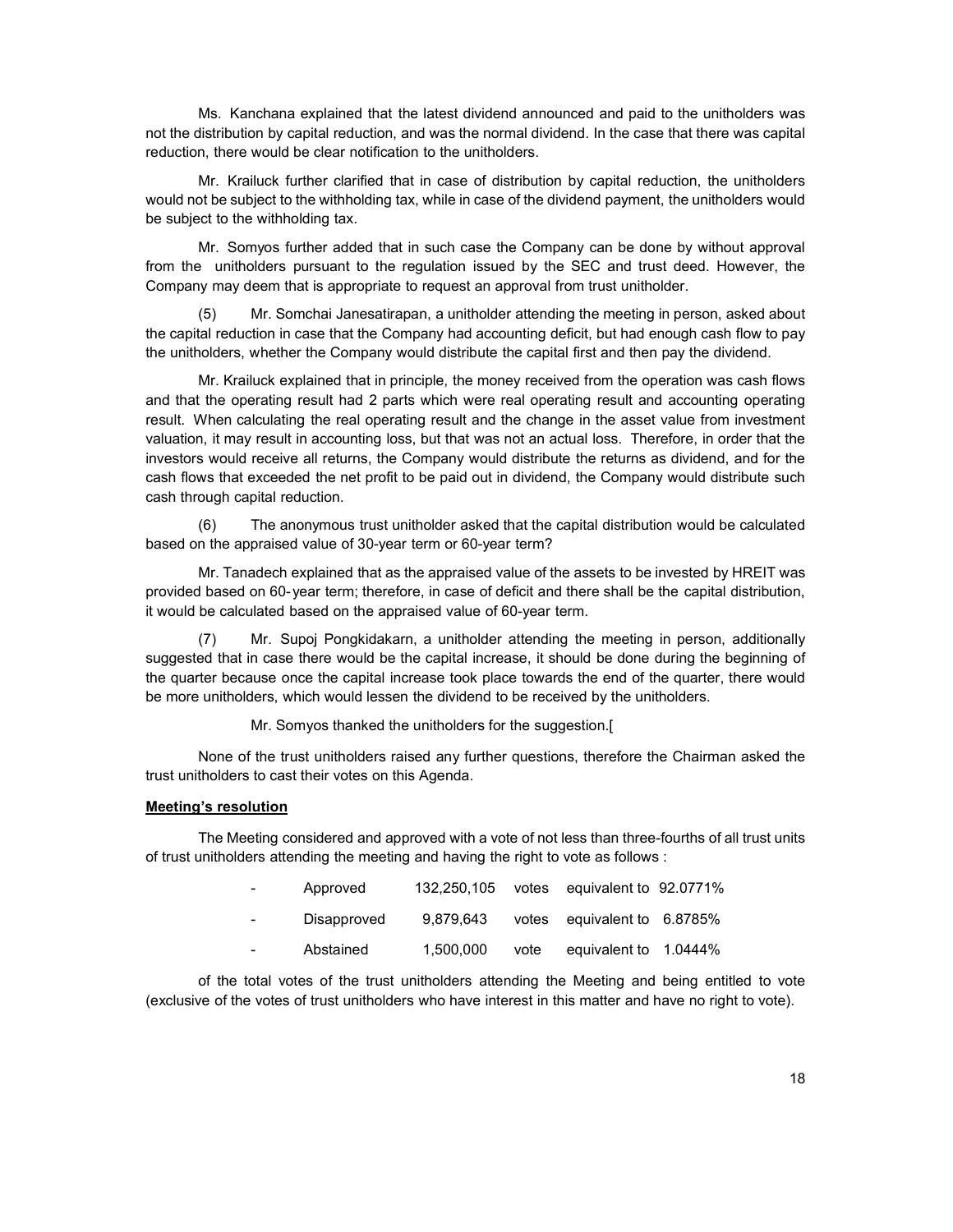## Agenda 4 To consider and approve the offering for sale parts of trust units to Hemaraj and/or the Hemaraj's Associated Persons

The Chairman delegated Mr.Tanadech Opasayanont, financial advisor for the first capital increase of HREIT to present details of this agenda to the Meeting.

Mr.Tanadech reported to the Meeting that the Company will offer for sale parts of trust units of not exceeding 20 percent of all additional trust units to be issued and offered for sale at this time to specific investors which are Hemaraj and/or the Hemaraj's associated persons.

The allocation method for additional trust units to be issued and offered for sale in the first capital increase, and the listing of trust units on the Stock Exchange of Thailand shall be as proposed for consideration in agenda 5.

In this regard, the Trustee's opinion on this agenda is distributed to the trust unitholders as Enclosure 10 to the invitation letter.

The Chairman proposed the trust unitholders to consider and approve the offering for sale parts of trust units to the specific investors which are Hemaraj and/or the Hemaraj's Associated Persons. The resolution for the matters in this agenda shall be effective for a period of one year from the date the trust unitholders passed the resolution as proposed in all respect.

The Chairman asked the Meeting if there were any questions. The trust unitholder asked the following question:

(1) Mr. Tara Chonpranee, a unitholder attending the meeting in person, asked for more explanation on the allocation of the unit trusts not exceeding 20 percent.

Mr. Tanadech explained to the unitholders that the trust unit price offered to Hemaraj would be the same price offered to all trust unitholders. The reason for the offer of not exceeding 20 percent of all additional trust units to the specific investors which are Hemaraj and/ or Hemaraj' s Associated Persons was to maintain Hemaraj's unitholding ratio and to leave trust units holding room of more than the existing ratio of 5 percent for flexibility. In any case, for the agenda which Hemaraj had interest, Hemaraj would be unable to vote.

Mr. Tara expressed his concern that for the general agenda, if Hemaraj, which held 15 percent of the existing trust units, would hold approximately 20 percent of the trust units after the capital increase, it would affect the voting in other agendas.

Mr. Tanadech explained that the 20 percent portion to be allocated to Hemaraj was based on the trust units to be offered for sale at this time only. Therefore, even all 20 percent of the trust units were allocated to Hemaraj, the aggregate trust unitholding of Hemaraj, by combining the existing trust unitholding of 15 percent, would be around 16-17 percent.

Mr. Tara further asked that in the case that the fund raised was at approximately Baht 1,200,000,000 instead of Baht 1,690,000,000 and that HREIT had to take the additional loan of Baht 500,000,000 million for the investment, would Siam Commercial Bank grant the loan of such amount?

Mr. Krailuck explained that for this time, HREIT proposed to the unitholders for approval for the loan with the credit line of not exceeding Baht 700 million, which after combining this loan and existing loan, the loan proportion was still in accordance with the SEC regulations. In this regard, HREIT would invest in the assets at the acquisition price of not exceeding Baht 1,690,000,000 and would not proceed any actions which would negatively affect the existing unitholders.

Mr. Somchai Janesatirapan, a unitholder attending the meeting in person, asked that as Hemaraj had the policy to sell its assets every year, would it sell to HREIT first before others?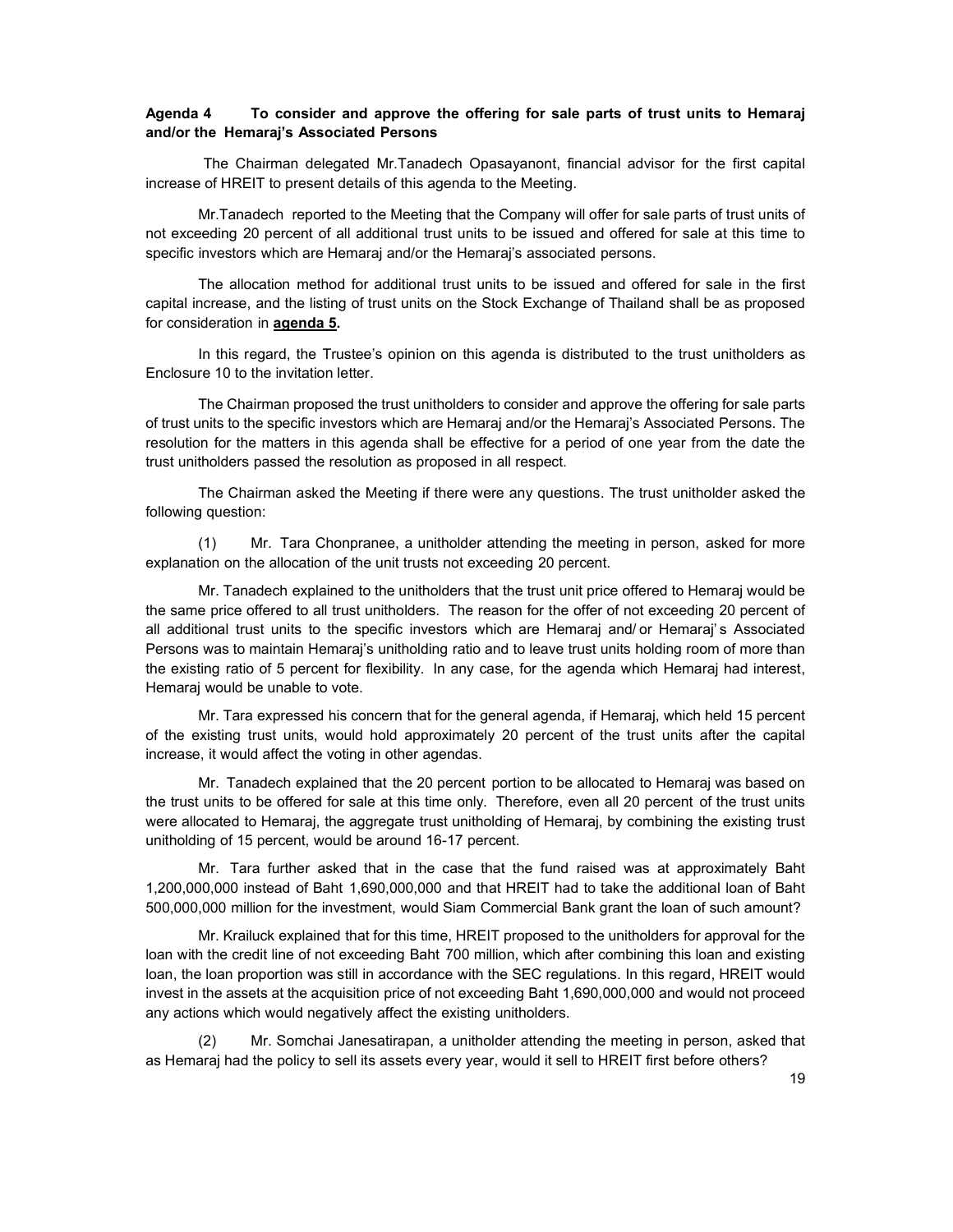Mr. Tanadech explained that the Undertaking Agreement prescribed that in case Hemaraj would like to sell its assets, Hemaraj shall offer HREIT the right of first refusal.

None of the trust unitholders raised any further questions, therefore the Chairman asked the trust unitholders to cast their votes on this Agenda.

#### Meeting's resolution

 The Meeting considered and approved with a vote of not less than three- fourths of all trust units of trust unitholders attending the meeting and having the right to vote as follows :

| $\sim$ 100 $\mu$ | Approved    | 134.500.105 |      | votes equivalent to | 93.6436% |
|------------------|-------------|-------------|------|---------------------|----------|
| $\sim 100$       | Disapproved | 7.529.643   | vote | equivalent to       | 5.2424%  |
| $\sim 100$       | Abstained   | 1.600.000   | vote | equivalent to       | 1.1140%  |

of the total votes of the trust unitholders attending the Meeting (exclusive of the votes of trust unitholders who have interest in this matter and have no right to vote) and no objective votes of more than 10 percent of the total votes of the trust unitholders attending the meeting and having right to vote.

# Agenda 5 To consider and approve the offering and allocation method for the additional trust units to be issued and offered for sale in the first capital increase and the listing of the trust units as listed securities on the Stock Exchange of Thailand

 The Chairman reported to the Meeting that this agenda is consequential to Agenda 4 whereby the trust unitholders has approved on offering for sale parts of trust units to Hemaraj and/ or the Hemaraj's Associated Persons. The company would like to propose agenda 5.1 The offer for sale and allocate the additional trust units in the first capital increase and listing of trust units on the Stock Exchange of Thailand in case there is the offering for sale parts of trust units to Hemaraj and/or the Hemaraj's Associated Persons to trust unitholders for consideration.

The Chairman delegated Mr. Tanadech Opasayanont, financial advisor for the first capital increase of HREIT to present details of this agenda to the Meeting.

 Mr. Tanadech reported to the Meeting that consequential to Agenda 3 and Agenda 4. The company would like to propose the Meeting to consider the process for the offer for sale and allocate the additional trust units in the first capital increase and listing of trust units on the Stock Exchange of Thailand in case there is the offering for sale parts of trust units to Hemaraj and/ or the Hemaraj's Associated Persons. In this regard, the Company considered it appropriate to offer for sale and allocate the additional trust units into three portions as follows:

First Portion: To allocate not less than 50 percent of all additional trust units issued and offered for sale at this time to the existing trust unitholders whose names appear in the register book of the trust unitholders (Rights Offering), or to the specific group of general public who are existing trust unitholders ( Preferential Offering) . The existing trust unitholders may declare their intention to subscribe for the amount of additional trust units offered for sale at this time they are entitled to be allocated, more than the amount they are entitled to be allocated, or less than the amount they are entitled to be allocated, or they may waive their rights to subscribe for additional trust units offered for sale at this time.

After the allocation of trust units in the First Portion to the existing trust unitholders based on their entitlement, the Company shall allocate the remaining trust units to the existing trust unitholders who have declared their intention to subscribe for trust units in excess of the amount they are entitled to, as it deems appropriate, at the same time or after the allocation of trust units in the Third Portion. In the event the allocation according to the prescribed ratio results in any existing trust unitholders having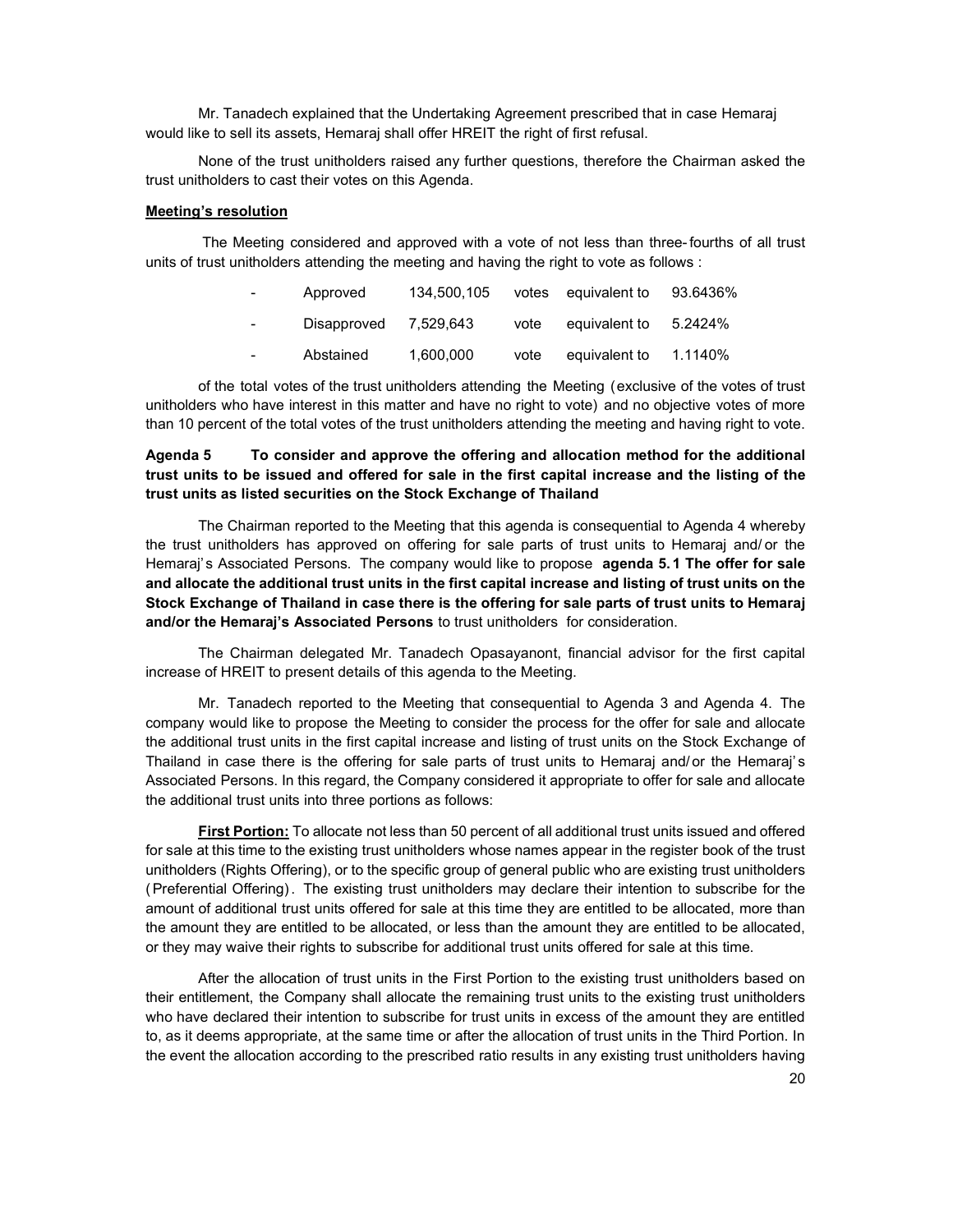the right to subscribe for a fraction of a trust unit that cannot be allocated as a full trust unit, such a fraction of a trust unit shall be rounded down to the nearest whole number.

Second Portion: To allocate trust units to Hemaraj and/or the Hemaraj's associated persons. The number of trust units to be allocated to the Hemaraj and/or the Hemaraj's associated person, when combined with the First Portion, shall not exceed 20 percent of all trust units to be issued and offered for sale at this capital increase. (The details are as approved in agenda 4)

Third Portion: To allocate the outstanding additional trust units after the offering for sale in the First Portion and Second Portion to: (1) persons on a private placement basis (Private Placement) including institutional investors and special subscribers, who are not the existing trust unitholders according to the notifications of the Office of the SEC, and are not connected persons of the owners of the immovable property according to the relevant notifications of the SEC, and/or (2) the general public (Public Offering), as it deems appropriate, according to the Notification TorThor. 27/2559 and other related notifications.

In the event that there are trust units outstanding after the offering for sale through a Private Placement and/or Public Offering, the Company reserves the right, as it deems appropriate, to allocate the remaining trust units to the subscribers who are entitled to subscribe for the additional trust units in the First Portion and have declared their intention to subscribe to trust units in excess of the amount they are entitled to, at the same time or after the allocation of trust units in the Third Portion, as it deems appropriate.

In any event, such allocation by the Company shall not cause any investor or group of persons to become trust unitholders of HREIT holding more than 50 percent of the total number of trust units in HREIT issued and sold. In this respect, the Company shall file an application with the Stock Exchange of Thailand for its approval to list the additional trust units issued and offered for sale in HREIT as listed securities within 45 days from the Closing Date of the offer for sale of the trust units.

In this regard, the Trustee's opinion on this agenda is distributed to the trust unitholders as Enclosure 10 to the invitation letter.

The Chairman proposed the trust unitholders to consider and approve the offering and allocation method for the additional trust units to be issued and offered for sale in the first capital increase and the listing of the trust units as listed securities on the Stock Exchange of Thailand in case there is the offering for sale parts of trust units to Hemaraj and/or the Hemaraj's Associated Persons. The resolution for the matters in this agenda shall be effective for a period of one year from the date the trust unitholders passed the resolution as proposed in all respect.

In addition, in order to facilitate the first capital increase process, the Company would like to ask the trust unitholders to approve the Company as the authorized person to act in the matters:

The Chairman delegated Ms. Kanchana to present the details of authorization for the company and/or the Trustee to act in the following matters:

1) Consider the closing date of register book of trust unitholders in order to determine the rights to subscribe of the existing trust unitholders for the trust units to be offered for sale by way of offering for sale to the existing trust unitholders;

2) Determine other details of the offering, and the allotment of the additional trust units, including but not limited to, the number of trust units to be issued and offered for sale, structure of the final offering, subscription period, allotment method, offering method, subscription ratio, offering ratio, offering price, condition and subscription method, including other conditions and other details related to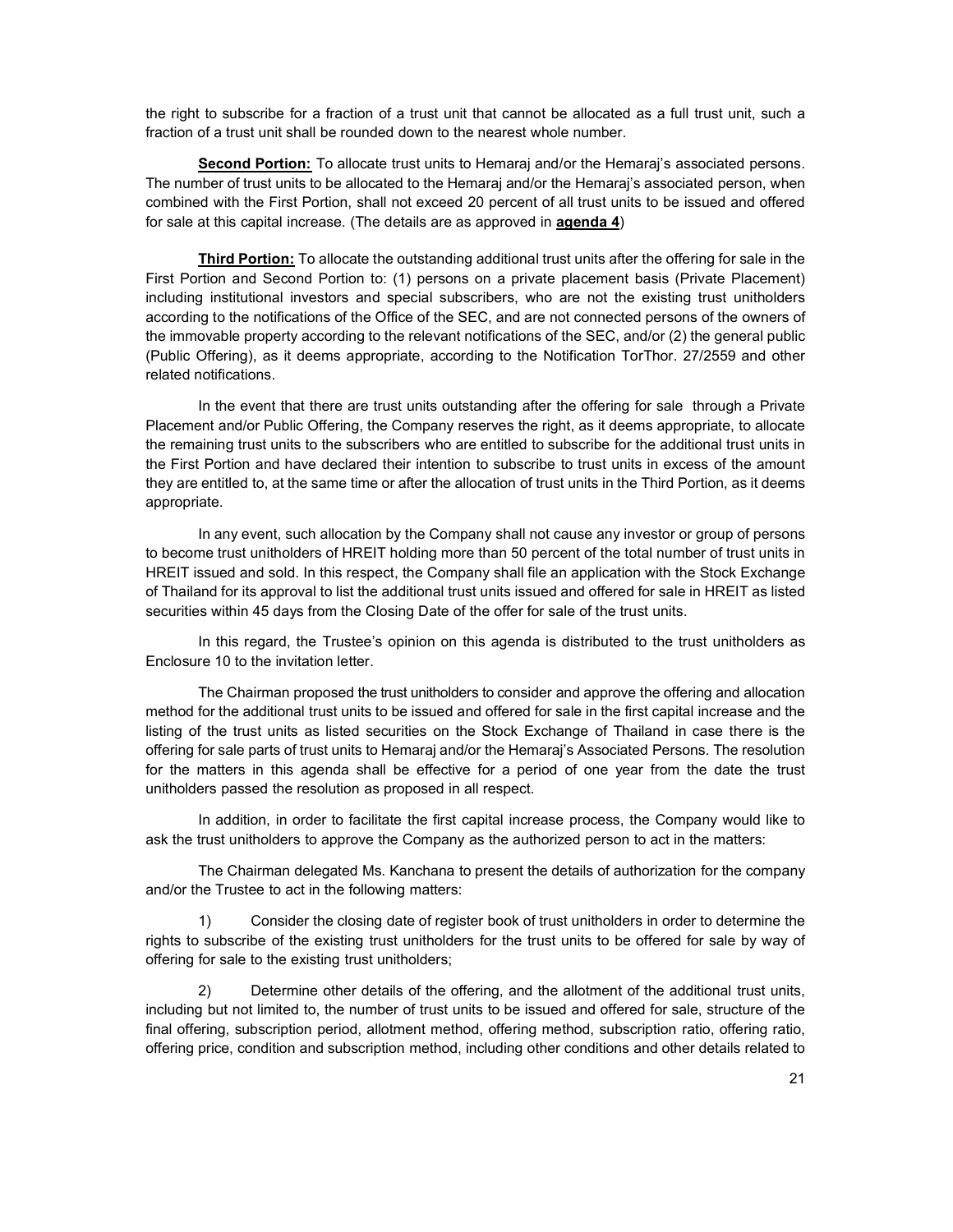the offering, and the allotment of additional trust units to be issued and offered for sale to the existing trust unitholders, and the allotment method in case the existing trust unitholders subscribe to trust units in excess of the amount they are entitled to, including offering and allotment of the outstanding trust units from public offering to other investors, and to have its discretion to consider allotting or denying the allotment of the additional trust units to any trust unitholders, or any investors, or trust unitholders who are American, Canadian, Japanese or any nationality other than Thai if such offering or allotment of the additional trust units does not comply with the regulation related to offering and allotment of trust unit enforced in Thailand or country of the trust unitholder's nationality, or causing unreasonable burden and operation expenses;

3) Determine the period for offering for sale of additional trust units to be issued and offered for sale at this time and file an application with the Stock Exchange of Thailand for its approval to list the additional trust units in HREIT as listed securities in the Stock Exchange of Thailand;

4) Negotiate, enter into, prepare, amend and execute the agreement and documents related to the offering for sale and the allotment of additional trust units to be issued and offered for sale, including appoint lead underwriters and underwriters who may be persons related to the Trustee for performing such acts;

5) Prepare, execute and file applications for approval or relaxation, including other necessary documents related to the offering for sale, the allotment, and listing of the additional trust units to be issued and offered for sale as listed securities in the Stock Exchange of Thailand to relevant governmental agencies and perform any other acts necessary and appropriate in order to carry out the actions as mentioned above until its complete; and

6) Perform any other acts necessary for or related to the above purposes in all respects so as to ensure a success in the aforementioned acts, including the appointment and/or removal of the delegated attorney in aforementioned acts above for the purpose of achieving the said matter.

The Chairman asked the Meeting if there were any questions. The trust unitholders asked the following questions:

(1) Mr. Tara Chonpranee , a unitholder attending the meeting in person, asked why didn' t the Company allocate 100 percent of the trust units to the existing unitholders first and let Hemaraj and Hemaraj's Associated Persons subscribe for the remaining trust units from those subscribed by the existing unitholders in order to maintain the trust unitholding ratio and the third allocation shall be allocated from the remaining trust units from the  $1<sup>st</sup>$  and  $2<sup>nd</sup>$  portion.

Mr. Tanadech explained that the capital increase and the allocation of trust units of the REIT was different from the capital increase and the allocation of shares of the company which the shares shall be firstly allocated to the existing shareholders. As for this capital increase, in case the 100 percent of trust units were allocated to the existing unitholders, the Company would not be able to estimate whether the existing unitholders would fully exercise their rights. Therefore, the Company deemed it necessary to allocate the trust units to other investors who were not the existing unitholders so that both parties would be ensured that the trust units would be allocated to them and that HREIT would be able to raise fund to invest in the assets. Nonetheless, in case the substantial number of existing unitholders were interested in subscription for the newly issued trust units, the Company would try to increase the allocation proportion for the existing unitholders.

(2) Mr. Somchai Janesatirapan, a unitholder attending the meeting in person, asked how the Company would determine the number of unit trusts to be allocated to the existing unitholders and how would the Company proceed in case of over subscription by the existing unitholders in the  $1<sup>st</sup>$ portion?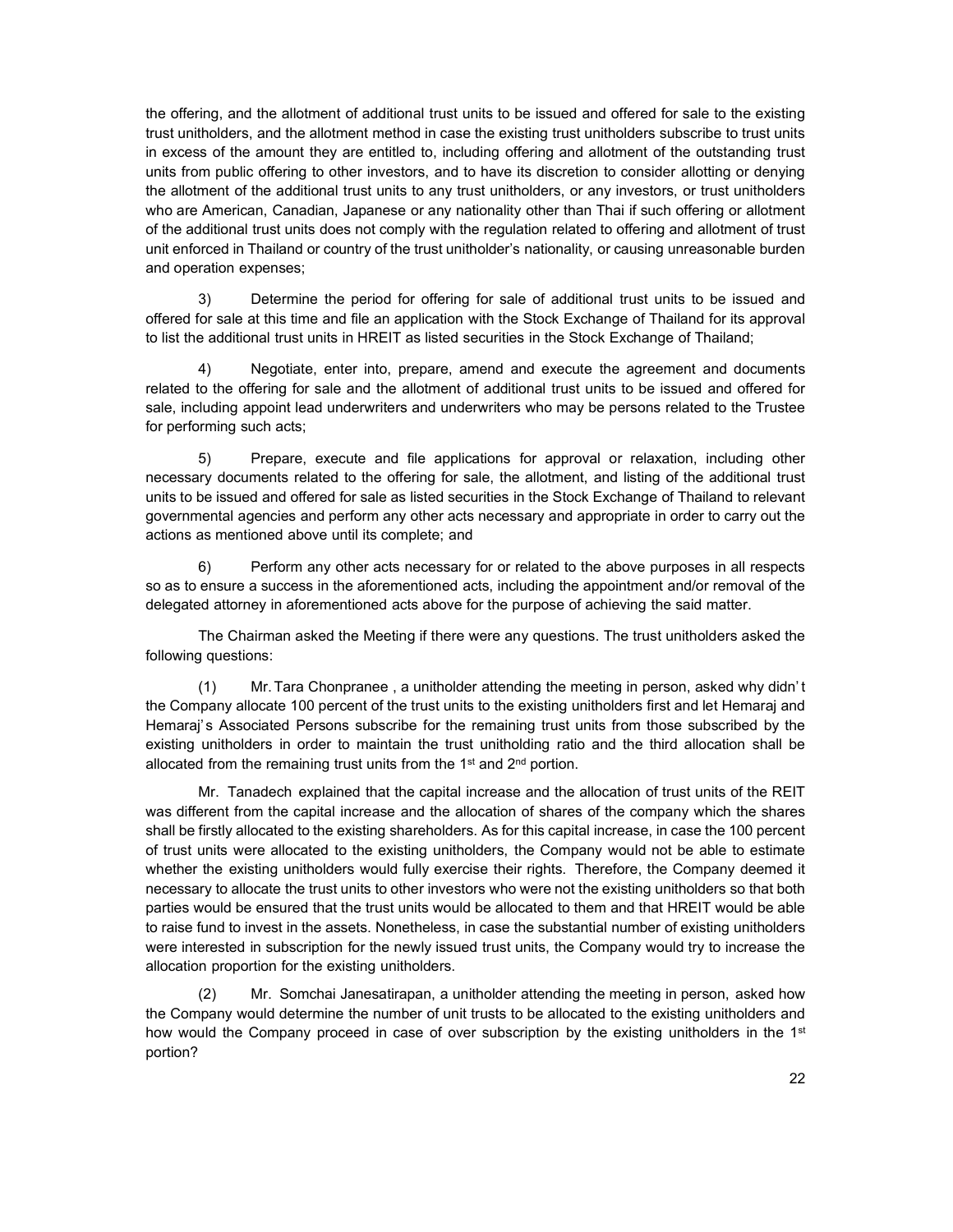Mr. Tanadech explained that the determination in this case would be divided into 2 parts as follows. For the institutional investors, we would discuss with each of the institutional investors on the portion of trust units they would like to subscribe. For the individual investors, the Company had the team which would take care of such investors and contact the unitholders to ask for their intention or the unitholders could also inform their intention through the REIT Manager so that the Company would collect the data to determine the allocation proportion. If there were existing unitholders who subscribed for trust units more than the amount they are entitled to in the  $1<sup>st</sup>$  portion, in case there were remaining trust units from the 3<sup>rd</sup> portion, such trust units would be allocated to such unitholders.

None of the trust unitholders raised any further questions, therefore the Chairman asked the trust unitholders to cast their votes on this Agenda.

#### Meeting's resolution

The Meeting considered and approved with a vote of not less than three-fourths of all trust units of trust unitholders attending the meeting and having the right to vote as follows :

| $\sim 100$               | Approved              |           | 132,800,105 votes equivalent to 92.4600% |  |
|--------------------------|-----------------------|-----------|------------------------------------------|--|
| <b>Contract Contract</b> | Disapproved 1,901,043 |           | votes equivalent to 1.3236%              |  |
| $\sim 100$               | Abstained             | 8.928.600 | votes equivalent to 6.2164%              |  |

of the total votes of the trust unitholders attending the Meeting (exclusive of the votes of trust unitholders who have interest in this matter and have no right to vote) and no objective votes of more than 10 percent of the total votes of the trust unitholders attending the meeting and having right to vote.

#### Agenda 6 To consider and approve the lending

 The chairman reported to the Meeting that this agenda was divided into two sub-agendas as follows:

## Agenda 6. 1 the lending and the provision of collateral related to the loan for the investment in Additional Investment Assets and for working capital of HREIT

The Chairman delegated Ms. Kanchana Ouaoborm, the Managing Director to present the details of this agenda to the Meeting.

 Ms. Kanchana reported to the Meeting that this agenda is consequential to Agenda 2 regarding capital structure which HREIT will invest in Additional Investment Assets. The Company considered it appropriate to propose the trust unitholders to approve HREIT to obtain a loan from single or multiple domestic commercial banks, including any other financial institutions or any other institutional lenders capable of lending to the Real Estate Investment Trust such as life insurance companies and non-life insurance companies in an amount of up to Baht 700,000,000 for the purpose to invest in Additional Investment Assets and for working capital of HREIT.

In order to secure the aforementioned loan. The Company considered it appropriate to propose the trust unitholders to approve the provision of HREIT' s assets as collateral for the loan as follows: (1) transfer of rights in the lease agreement, and/or (2) the conditional transfer of rights in the non-life insurance policy and endorsement for the lender to be the beneficiary and joint insured, and/or (3) the conditional transfer of rights in the lease agreement and service agreement of the lessor with a period of more than 3 years, and/or (4) registration of leasehold right and/or claims and/or non-life insurance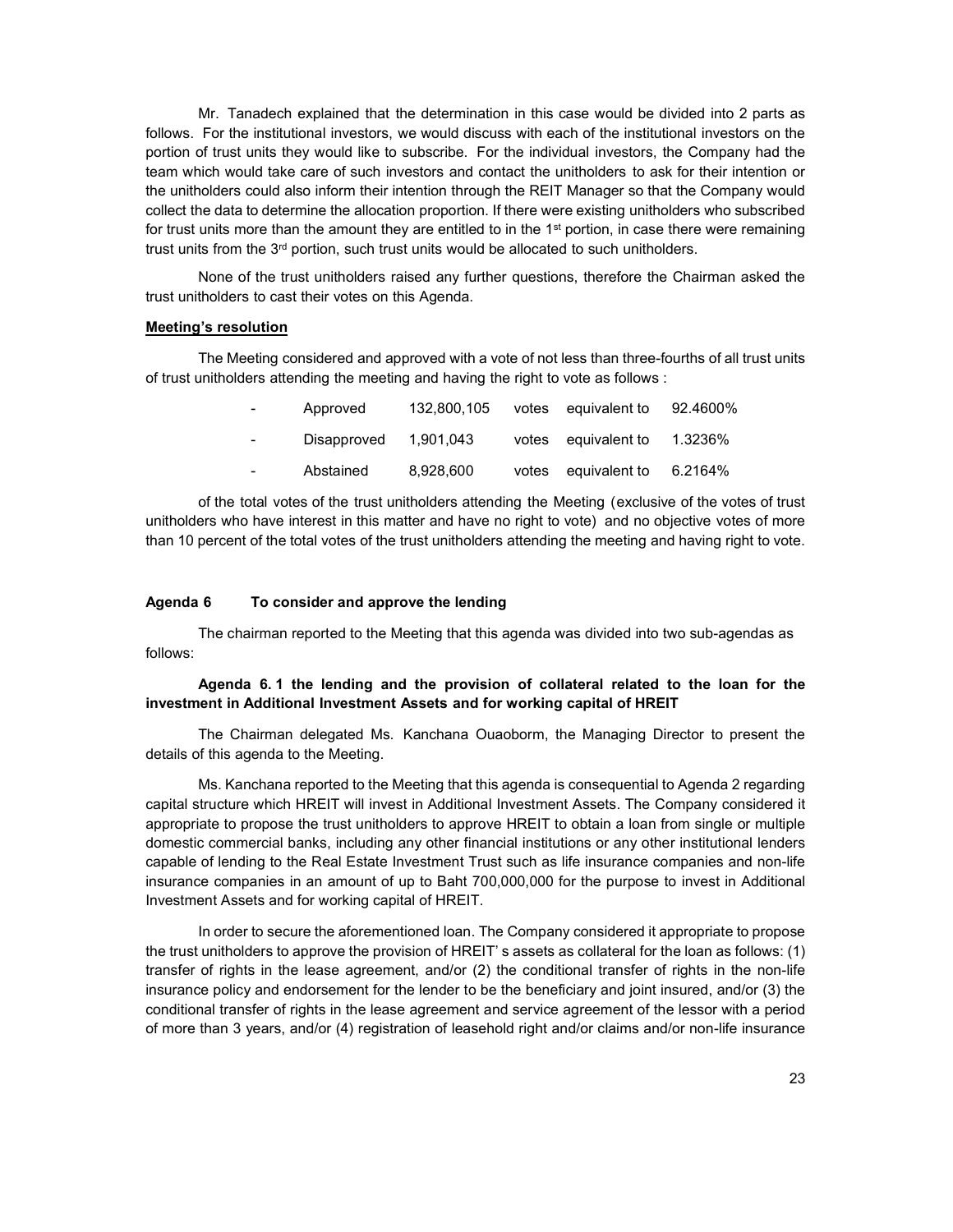policy as a business collateral under the Business Collateral Act, and/or (5) other collaterals for a loan that the borrower and the lender may have agreed upon to stipulate additionally in the loan agreement.

In this regard, The Company reserves the rights to stipulate any terms and conditions for the lending, provision of collaterals, as well as perform any transaction in connection with the lending and provision of collaterals by primarily taking into consideration the benefits of HREIT and the trust unitholders such as the consideration, amount of the loan, interest rate, and term of the loan, negotiation, execution, delivering any document relating the lending, and provision of collaterals, including the appointment and/ or removal of the delegated attorney in aforementioned acts above for the purpose of achieving the said matter. The details of the lending shall be in accordance with the information disclosure form for the offer for sale of trust units and prospectus for the first capital increase of HREIT.

Nonetheless, the Company would like to declare that combining the loans which are proposed to the trust unitholders for the approval in this agenda with the current loans of HREIT, the debt of HREIT will not exceed 35% of the its total asset value which is in compliance with the rules related to the Real Estate Investment Trust without credit rating.

In this regard, the Trustee's opinion on this agenda is distributed to the trust unitholders as Enclosure 10 to the invitation letter.

The Chairman proposed the trust unitholders to consider and approve the lending and the provision of collateral with the determined amount of long-term loan.

In addition, in order to facilitate the loan execution, the Company would like to ask the trust unitholders to approve the Company as the authorized person to act in matters:

The Chairman delegated Ms. Kanchana to present the details of authorization for the company and/or the Trustee to act in the following matters:

1) Stipulate rules and other conditions for the lending, such as amount of the loan, interest rate, term of the loan, promise, maintaining of HREIT's ratios as agreed with the lenders, details of collaterals which is not prescribed by the trust unitholders' meeting, all of which shall be consistent with the aforementioned.

2) Negotiate, prepare, execute, deliver and/ or amend loan agreements, collateral agreements or agreement and other obligations related to the lending of HREIT, deliver any documents related to the loan and the provision of collateral, and conduct any business transactions related to the aforementioned loan and the provision of collateral by taking into consideration the benefits of HREIT and trust unitholders, including the appointment and/ or removal of the delegated attorney in aforementioned acts above for the purpose of achieving the said matter.

The Chairman asked the Meeting if there were any questions. The trust unitholders asked the following questions:

(1) Mr. Tara Chonpranee, a unitholder attending the meeting in person, asked whether the interest rate had been indicated.

Ms. Kanchana explained that the Company had asked Siam Commercial Bank to place the offer but request to not disclose such information to the unitholders as the lending shall be opened for other banks to place the best offer for HREIT. As of this day, the Company set the interest rate range at MLR -1.5 and there would be no lending with higher interest rate for the benefit of HREIT.

None of the trust unitholders raised any further questions, therefore the Chairman asked the trust unitholders to cast their votes on this Agenda.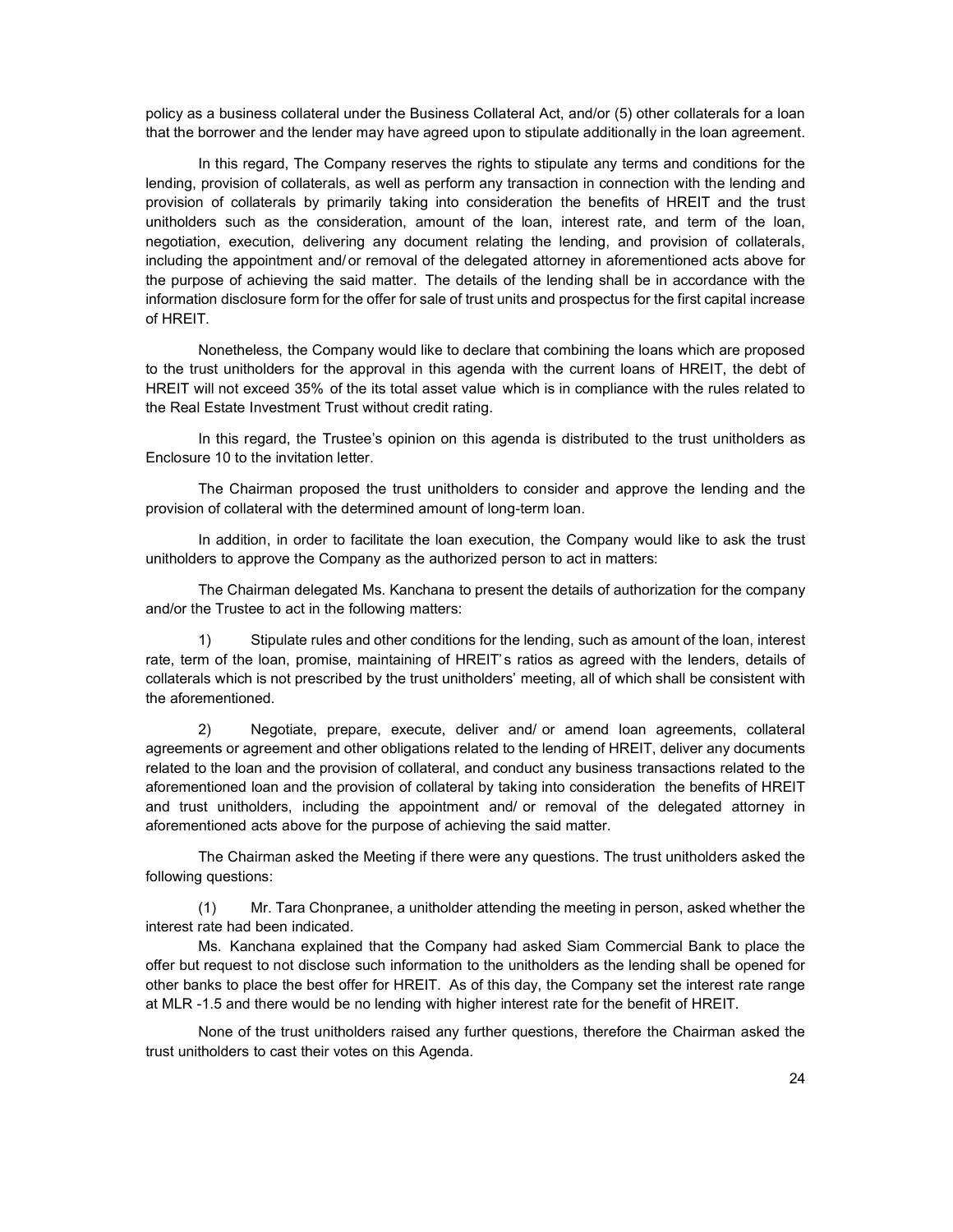#### Meeting's resolution

 The Meeting considered and approved with vote of not less than majority vote which is more than one-half of the total of the trust unitholders attending the meeting and having the right to vote as follows:

| $\sim 100$ | Approved              | 218.757.096 |      | votes equivalent to 95,3100% |  |
|------------|-----------------------|-------------|------|------------------------------|--|
| $\sim 100$ | Disapproved 9,059,673 |             |      | votes equivalent to 3.9472%  |  |
| $\sim 100$ | Abstained             | 1.705.000   | vote | equivalent to 0.7428%        |  |

of the total votes of the trust unitholders attending the Meeting and being entitled to vote.

#### Agenda 6.2 The lending from commercial bank who is Persons Related to the Trustee

The Chairman delegated Ms. Kanchana Ouaoborm, the Managing Director to present the details of this agenda to the Meeting.

 Ms. Kanchana reported to the Meeting that this agenda is consequential to Agenda 6.1. The Company considered it appropriate to propose the trust unitholders to approve HREIT to obtain a loan from single or multiple domestic commercial banks, including any other financial institutions or any other institutional lenders capable of lending to the Real Estate Investment Trust, life insurance companies and non-life insurance companies whereby the lenders may be person related to HREIT or the Trustee of HREIT.

Ms. Krongkarn presented Independent Financial Advisor's opinion on the lending between HREIT and the person related to the Trustee that such transaction was reasonable as Siam Commercial Bank was the lender for the long- term loan since the initial investment of HREIT and that the REIT Manager had compared the loan conditions with those of other financial institutions and found that the interest rate conditions offered by Siam Commercial Bank was beneficial to HREIT. In addition, the interest rate conditions offered by Siam Commercial Bank for this loan were better than those offered during the initial investment of HREIT. While considering the return for the unitholders in case the unitholders hold the trust units until the 60<sup>th</sup> year, the Internal Rate of Return (IRR) for the unitholders would increase from 8. 53 percent to 8. 65 percent per year. Thus, the Independent Financial Advisor viewed that the unitholders should approve the lending between HREIT and the person related to the Trustee.

In this regard, the Trustee's opinion on this agenda is distributed to the trust unitholders as Enclosure 10 to the invitation letter.

The Chairman proposed the trust unitholders to consider and approve the lending and provision of collaterals related thereto with the persons related to HREIT of the Trustee of HREIT.

In addition, in order to facilitate the loan execution, the Company would like to ask the trust unitholders to approve the Company as the authorized person to act in matters:

The Chairman delegated Ms. Kanchana to present the details of authorization for the company and/or the Trustee to act in the following matters:

1) Stipulate rules and other conditions for the lending, such as amount of the loan, interest rate, term of the loan, promise, maintaining of HREIT' s as agreed with the lenders, details of the collateral which is not prescribed by the trust unitholders' meeting, all of which shall be consistent with the aforementioned.